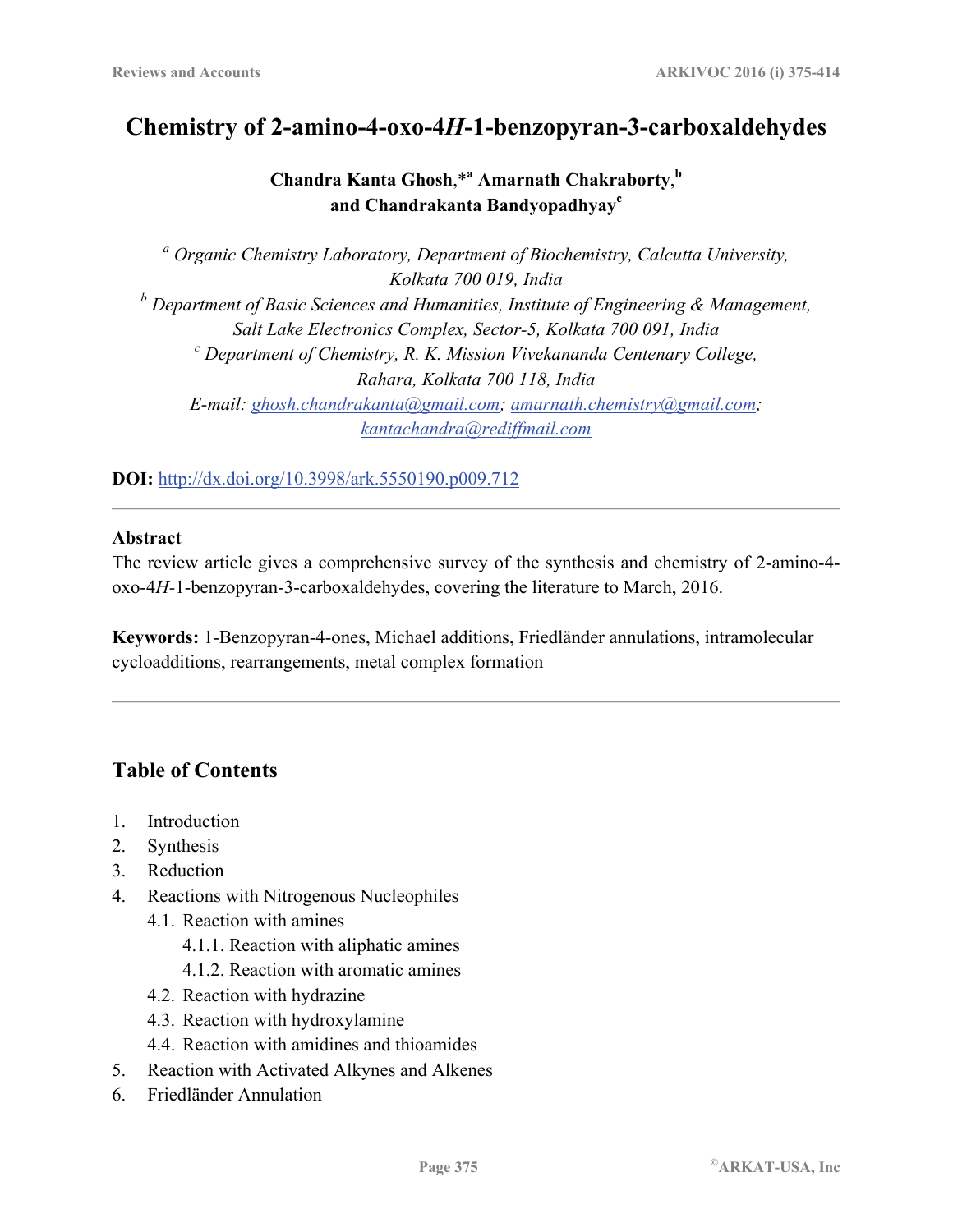- 6.1. Annulation with active methylene compounds
- 6.2. Annulation with aryl and hetaryl methyl ketones
- 6.3. Annulation with alkyl methyl ketones
- 6.4. Annulation with enols and enamines
- 7. Amine-Formalin Mediated Conversion of 2-(*N*-Alkyl/aryl-amino)-3-formylchromones
- 8. Conversion of 2-Arylamino-3-formylchromone into [1]Benzopyrano[2,3-*b*]quinoline
- 9. Reactions of 2-(*N*-Alkenyl-*N*-aryl)-3-formylchromones
- 10. Reactions of 2-(*N*-Alkynyl-*N*-aryl)-3-formylchromones
- 11. Conclusion References

## **1. Introduction**

2-Amino-4-oxo-4*H*-1-benzopyran-3-carboxaldehydes (trivial name: 2-amino-3-formylchromones)  $(1-4)$  like their 2-unsubstituted analogue 3-formylchromone  $(5)^1$  possess an activated endocyclic olefinic bond, three electrophilic centres, namely pyran C-2, aldehydic carbon and endocyclic carbonyl carbon, the last named (C-4) being the least electrophilic. Electrophilicity at their amino substituted C-2 is somewhat reduced due to the positive resonance effect of the amino group and compares well to that at C-2 of 3-formyl-2-methylchromone **8**. 2 Again, the chromones **1**-**4** through their amino groups can function as nucleophiles as **8** does through its 2-methyl group in the presence of an appropriate base. The amino-aldehyde **1** in this respect can be regarded as an aza-analogue of the aldehyde **8**. Furthermore nucleofugality of the amino groups, particularly secondary and tertiary ones, in the title chromones while behaving as Michael acceptors towards several nucleophiles, may come to the fore. Because of these functionalities (activated olefinic bond, electrophilicity at three centres, and nucleophilicity and nucleofugality of the amino group), the chemistry of the chromones **1**-**4** is more varied. The present article is a comprehensive survey of the chemistry and applications of the chromones **1**-**4**, and covers the literature to March, 2016. Patented works on the chromones **1**-**4** are not covered, and the biological activity of the compounds **1**-**4** and products obtainable therefrom are less emphasized. Most of the reactions described here for the chromones **1**-**4** generally do not affect any alkyl, alkoxy and halogeno substituents if they are present in the benzene or fused aromatic or heteroaromatic ring in these chromones. Unless specified otherwise, the chromones  $2b (R^1 = H,$  $R^2 = Ph$ , **3a** ( $R^1 = Me$ ,  $R^2 = Ph$ ) and **4** ( $R^1 = R^2 = Me$ ) are simply written throughout this article as **2**, **3** and **4**, respectively.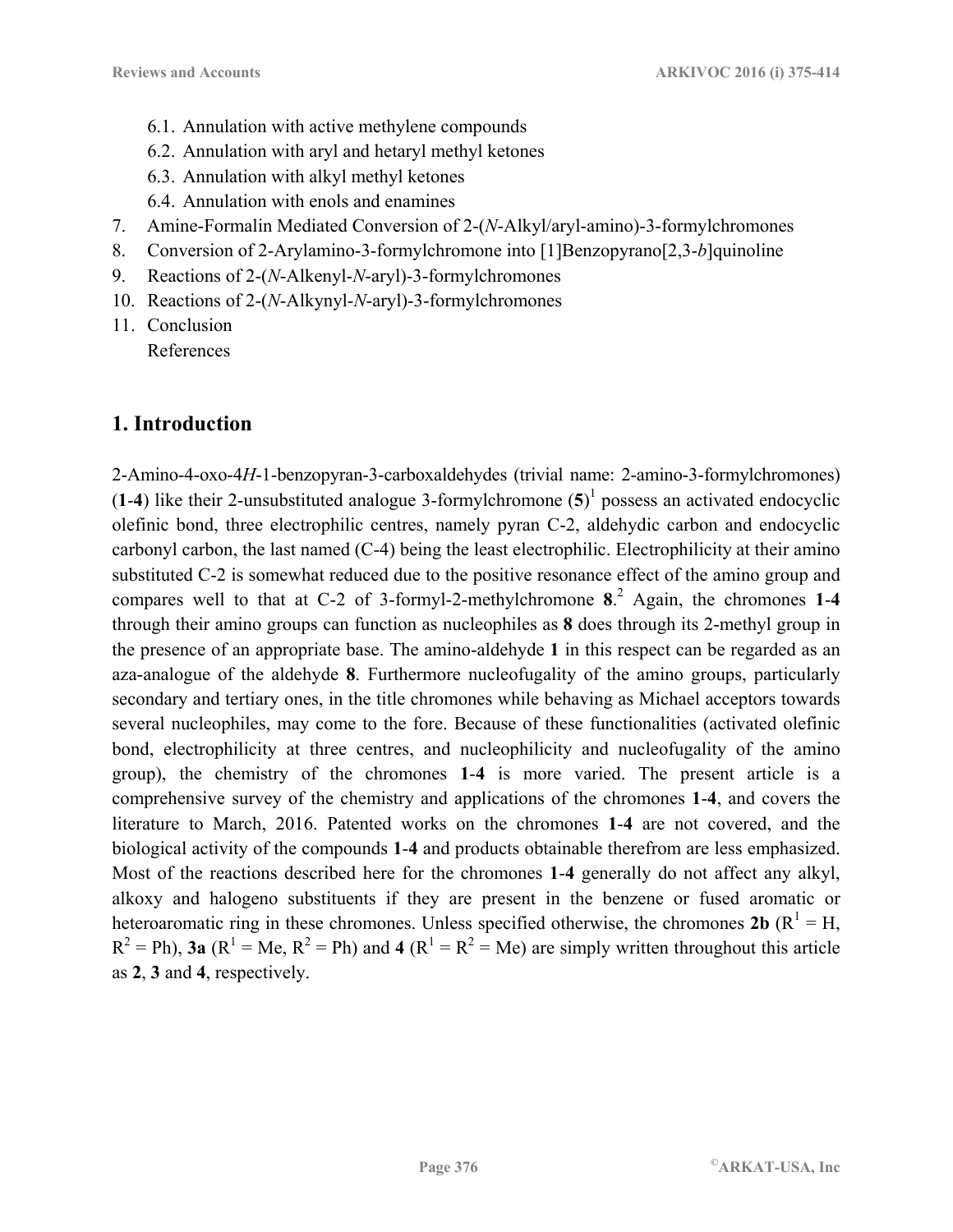

### **2. Synthesis**

In its reaction with a nucleophile of general form YH<sub>2</sub> the nitrile 7 behaves as a 'chemical equivalent' of the amine **1**, provided the nucleophile undergoes Michael addition to the activated endocyclic olefinic bond of **7** with concomitant pyran ring opening (to **A**) and recyclization (through **B**) to yield **C** obtainable by condensation of 1 with  $YH_2$  (Scheme 1). The compound **C** may, however, undergo further transformation (*vide infra*), depending on the nature of the Y grouping. So the nitrile is indeed the preferred starting material for the synthesis of 2-amino-3 formylchromone **1**. The formation of **1** by treating 3-cyanochromone **7**, derived from the aldehyde **5** *via* the oxime **6**, with an aqueous ethanolic solution (2%) of sodium hydroxide at 70 °C,<sup>3</sup> with a small amount of morpholine in DMF-H<sub>2</sub>O at  $60^{\circ}$ C,<sup>4,5</sup> with ethylenediamine in aqueous ethanol (1:1) under reflux,  $6$  or by stirring a solution of 3-cyanochromone in CH<sub>2</sub>Cl<sub>2</sub> with alumina at ambient temperature<sup>7</sup> has been reported. The aldehyde 1 can also be prepared by warming an ethanolic solution of the aldoxime 6 with aqueous NaOH.<sup>3</sup> Ethylenediamine-induced self-condensation of **6** as well as **7** gives the fused 1,5-diazocine **9** which is hydrolysed in boiling aqueous acetic acid to the amino-aldehyde **1**. 8 Heating the nitrile (1 equiv) with ethylenediamine (0.5 equiv) in ethanol for 10 min is reported to produce the bis-imine **10**, which, depending on the time of reflux in AcOH, affords the amine **1** or the benzopyranopyrimidine **11**. 9 All these methods for the conversion of the nitrile **7** to the aldehyde **1** are fully discussed in a review article.10



**Scheme 1**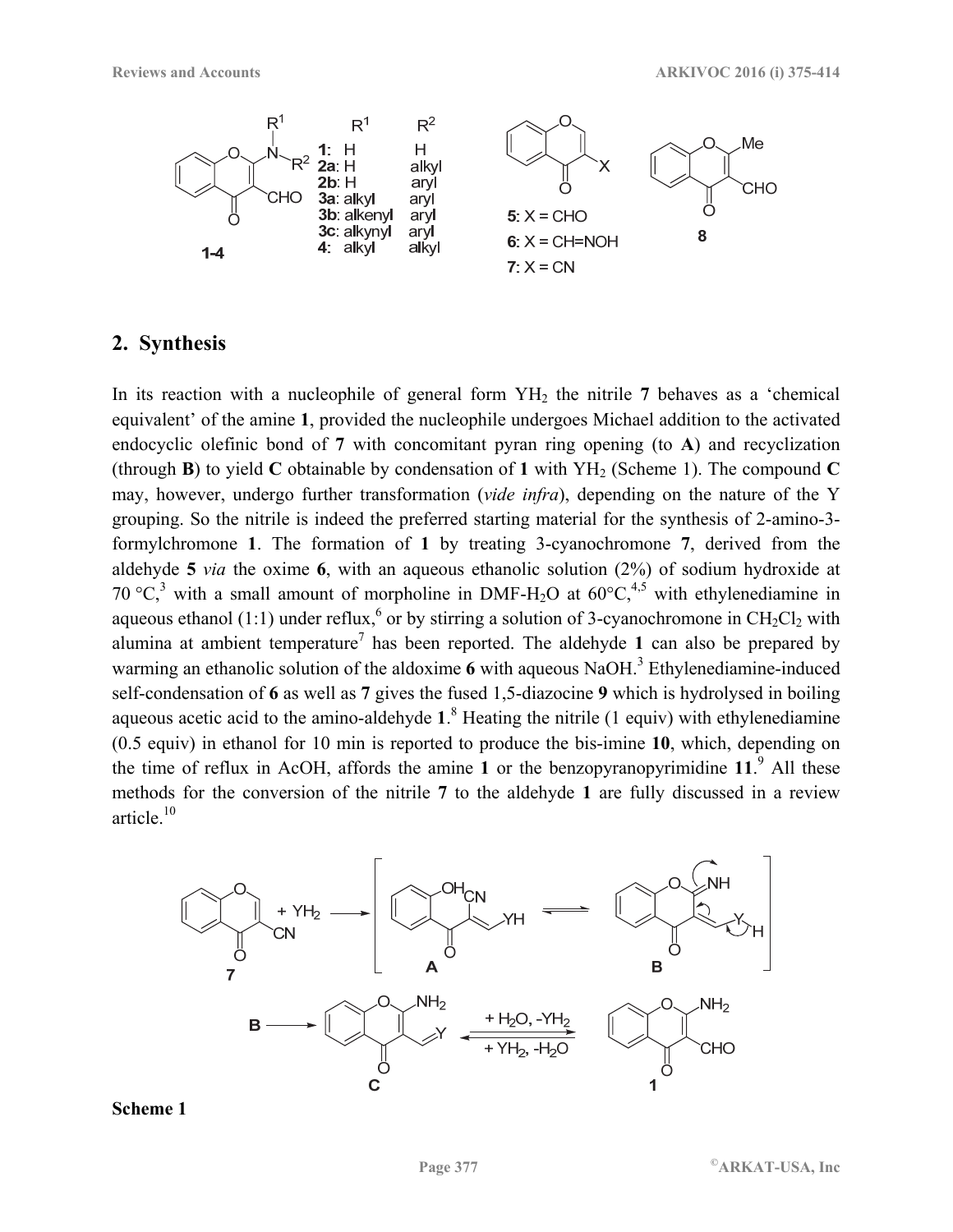

*C*-(4-Oxo-4*H*-1-benzopyran-3-yl)-*N*-phenylnitrone **12**, obtainable from the aldehyde **5** and phenylhydroxylamine, undergoes facile rearrangement on refluxing in benzene yielding 2 anilino-3-formylchromone **2** (70%) and 3-(phenylaminomethylene)chroman-2,4-dione **13** (*E*/*Z*mixture,  $25\%$ ) (Scheme 2).<sup>11</sup> The intermediate **D** arising from an initial 1,5-electrocyclization of the nitrone **12** undergoes a 1,5-H shift giving through **E** the chromandione **13** (path *a*). An alternative rearrangement of **D** involving its conversion to the pyran ring opened intermediate **F** followed by recyclization  $(\rightarrow G)$  and a 1,5-H shift yields the 2-anilinochromone 2 (path *b*). It is pertinent to mention here that a solution of the aldehyde **5** and aniline in benzene containing K-10 montmorillonite on reflux with stirring affords an  $E/Z$ -mixture of 13 in ~45% yield.<sup>12</sup>



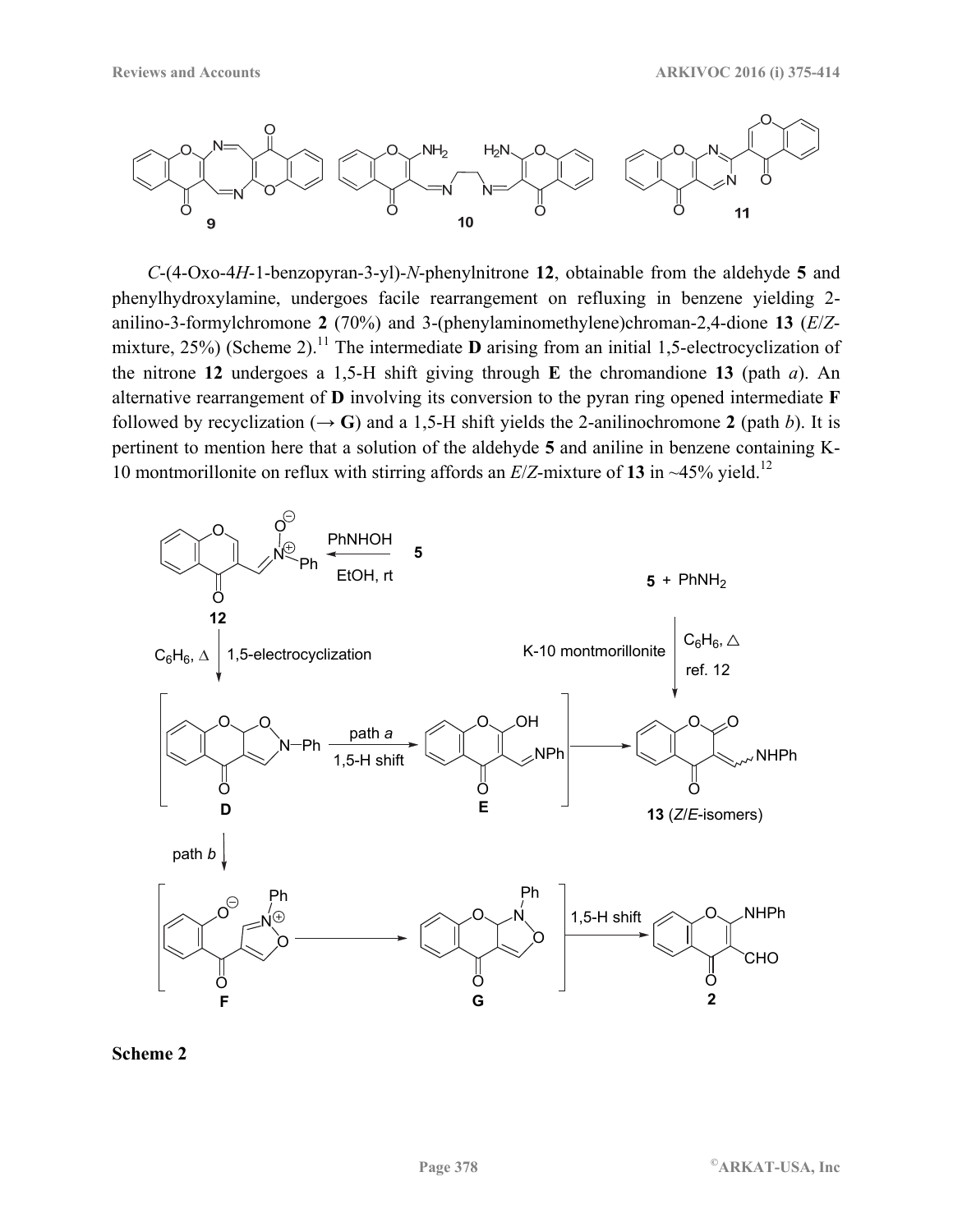Ghosh and Bandyopadhyay<sup>13</sup> have shown that the rearrangement of the nitrone 15, prepared by reacting the aldehyde **5** with nitro -alkane or -arene **14** and zinc in EtOH in the presence of AcOH, to either the aldehyde 2 ( $R^1 = H$ ,  $R^2 =$  alkyl or aryl) or/and dione 16, is a solventdependent process. The nitrone **15a** whether refluxed in a protic solvent (MeOH or EtOH) or an aprotic solvent (MeCOMe, MeCN) gives **2a** exclusively. Arylnitrone **15b** fails to rearrange in boiling MeOH but readily rearranges to **2b** when heated under reflux in ethanol or acetonitrile. Both the nitrones **15a**,**b** when stirred in AcOH at room temperature rearrange to **2a,b**. In contrast, each of the nitrones **15** in refluxing toluene or xylene gives the dione **16** (an *E*/*Z*mixture) as the major product (60-80%), together with the aldehyde **2** (10-20%). It seems clear that a protic solvent has little effect on the rearrangement, but its outcome depends on the polarity of the solvent and also on the reaction temperature.



For **2,14-16 a** : R<sup>2</sup> = Me, Et<br>**b** : R<sup>2</sup> = Ph, C<sub>6</sub>H<sub>4</sub>Me-4

A one-pot synthesis of the aminochromone **2** by Zn-aq.NH4Cl mediated reaction of the aldehyde 5 and nitro compound 14 in THF has been achieved.<sup>14</sup> The reaction mixture of 5 and **14a** when stirred for 7 h at room temperature affords 2-(*N*-alkylamino)chromone **2a** (~45%), MeNO2 additionally producing a small amount of the Knoevenagel condensation product, the 3-(2-nitrovinylchromone). A stirred reaction mixture of **5** and nitroarene **14b** at room temperature for 4 h shows the formation of the nitrone **15b** along with **2b**. The same mixture on stirring for 4 h at 60 °C produces **2b** in 55-60% yield.

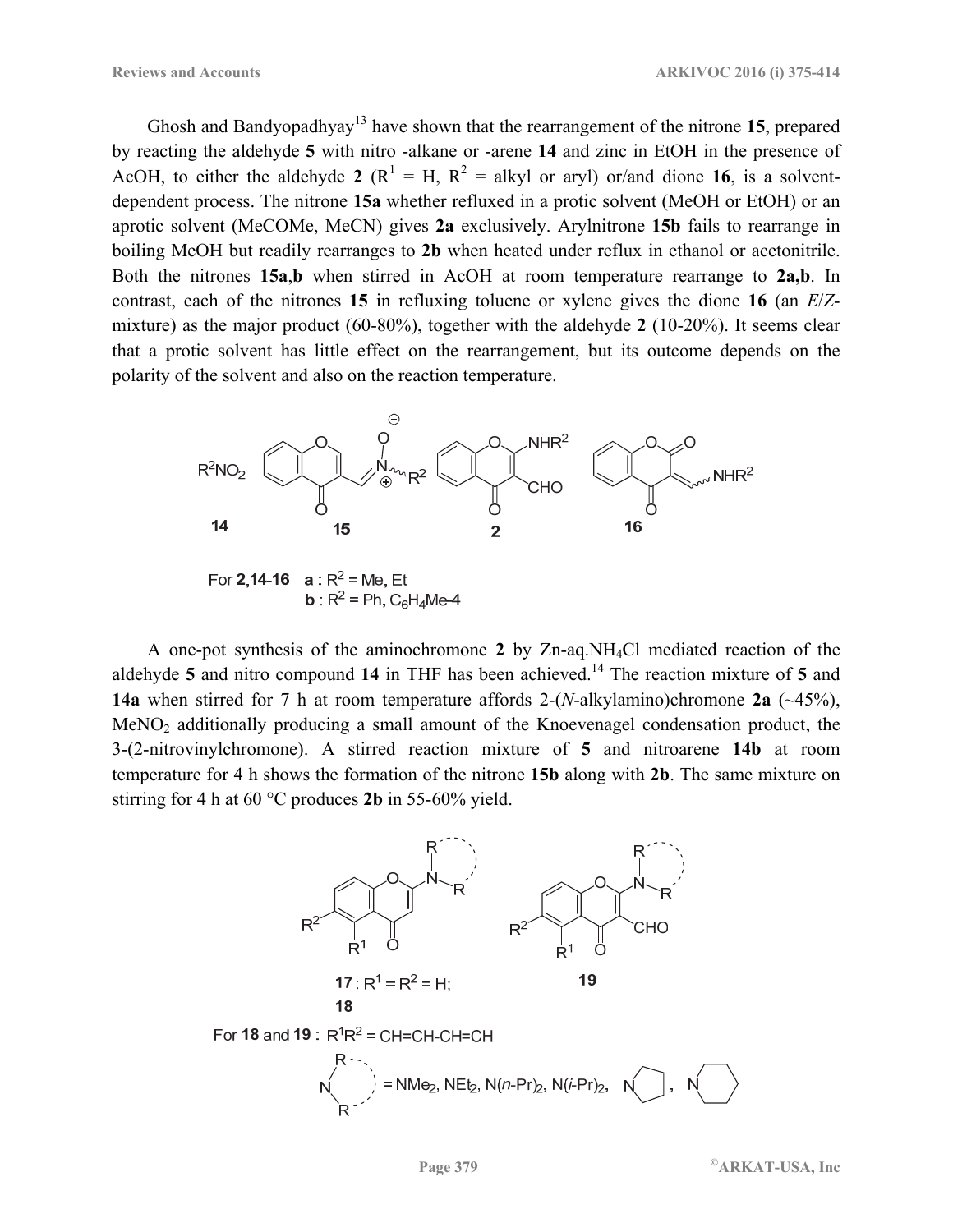Preparation of 2-(*N*-alkyl-*N*-arylamino)-3-formylchromone **3a** by *N*-alkylation of 2-*N*arylaminochromone **2b** with alkyl halide is discussed later while describing its reactions. 2-(Dialkylamino)chromones 17 ( $R = Me$ , Et) have been formylated at their 3-position with DMF-POCl<sub>3</sub> or Cl<sub>2</sub>CHOMe in the presence of TiCl<sub>4</sub> to afford **4** ( $R^1 = R^2 = Me$  or Et).<sup>15</sup> DMF-POCl3 formylates the naphthopyranone **18** to 3-formylpyranone **19**. 16

#### **3. Reduction**

The chromone 20 when refluxed with Zn in AcOH gives depending on the nature of the  $NR^1R^2$ group either 2-arylamino-3-methylchromone **21** or 3-methyl-4-hydroxycoumarin **22** as shown in Scheme 3<sup>17</sup>



**Scheme 3** 

### **4. Reactions with Nitrogenous Nucleophiles**

#### **4.1. Reaction with amines**

**4.1.1. Reaction with aliphatic amines.** 2-Aminochromone-3-carbaldehyde **1** behaves as a heteroaromatic aldehyde towards an aliphatic primary amine, the resultant Schiff base functioning as a *N*,*N*-donor heterocyclic chelator for several metal ions. As for example, Schiff base ligand 23  $(\equiv L)$  derived from the condensation of aldehyde 1 with  $(R)$ -2-amino-2-phenyl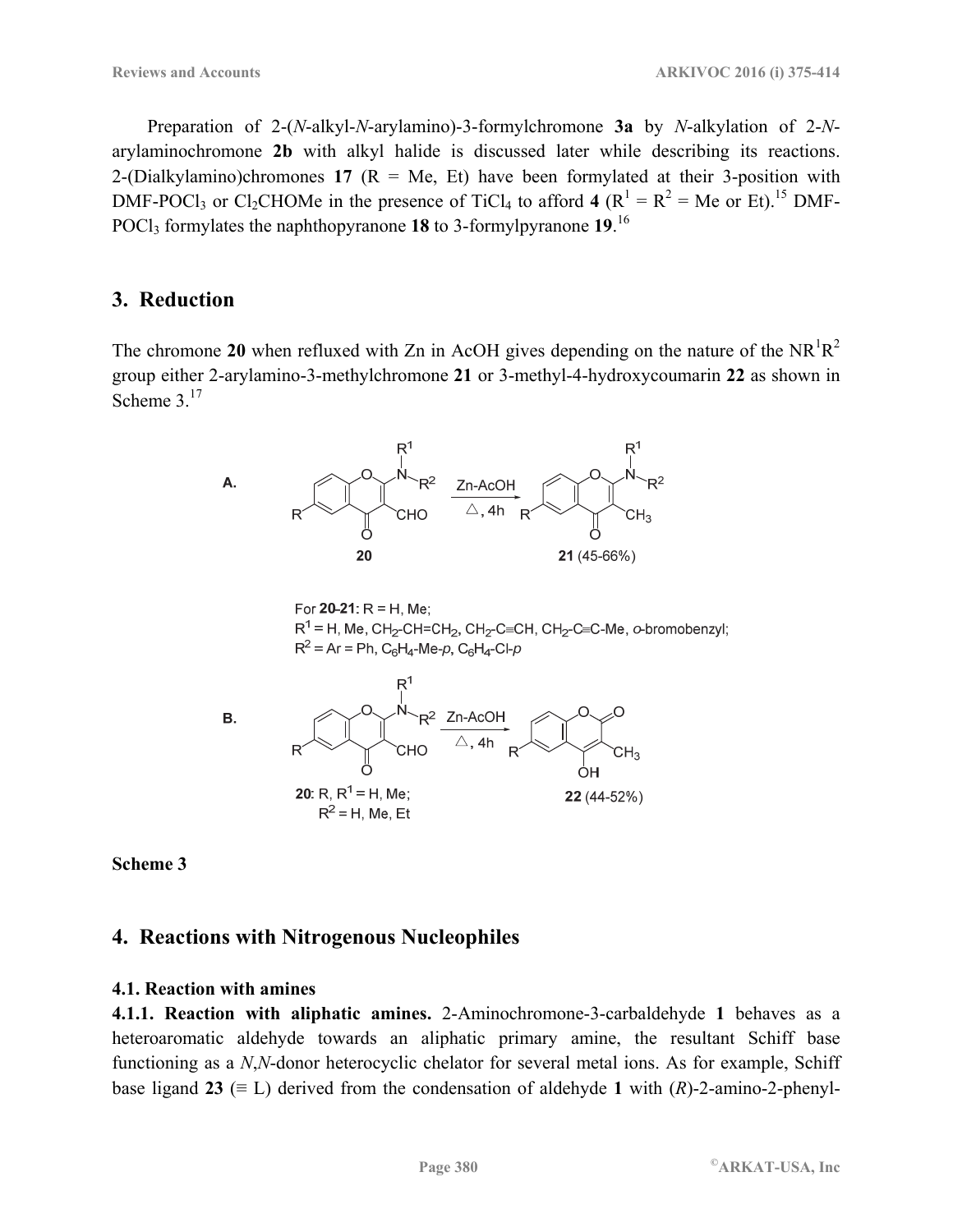ethanol forms a pentacoordinated Cu(II) complex 24 with  $Cu(NO<sub>3</sub>)<sub>2</sub>$  and a tetracoordinated  $Zn(II)$  complex 25 with  $Zn(NO<sub>3</sub>)<sub>2</sub>$ .<sup>18</sup>



Chiral Schiff bases  $26 \equiv L'$  derived from aldehyde 1 and each enantiomer of 2aminopropan-1-ol function as tridentate ligands coordinating through their amino nitrogen, imino nitrogen and hydroxy oxygen. These ligands form with copper(II) nitrate and zinc(II) nitrate the pentacoordinated Cu(II) and tetracoordinated Zn(II) complexes **27** and **28** respectively. The DNA binding studies of these complexes with calf thymus reveal that both *R*-**27** and *S*-**27** prefer guanine-cytosine rich region whereas *R*-**28** and *S*-**28** prefer adenine-thymine residues in the major groove of DNA, *R*-27 showing better DNA cleavage activity.<sup>19</sup> In its reaction with *trans*- $RuCl<sub>2</sub>(PPh<sub>3</sub>)<sub>2</sub>$  in refluxing toluene under an open atmosphere to form the ruthenium complex **30**, the Schiff base **29** behaves differently from the previous two imines **23** and **26**; here the NH2 group at the pyran 2-position functions as a vinylogous amide and consequently this amino nitrogen is covalently (not coordinately as in **23** and **26**) bonded to the tripositive ruthenium arising from air oxidation of  $Ru(II).^{20}$ 



Pictet-Spengler reaction of 5-hydroxydopamine hydrochloride **31** with the aldehyde **1** gives 1-(1-benzopyran-3-yl)isoquinoline derivative **32**. 21



2-(*N*,*N*-Disubstituted amino)chromone-3-aldehydes **3** and **4** behave differently from their *N*unsubstituted analogue **1** towards an aliphatic primary amine or diamine. A primary amine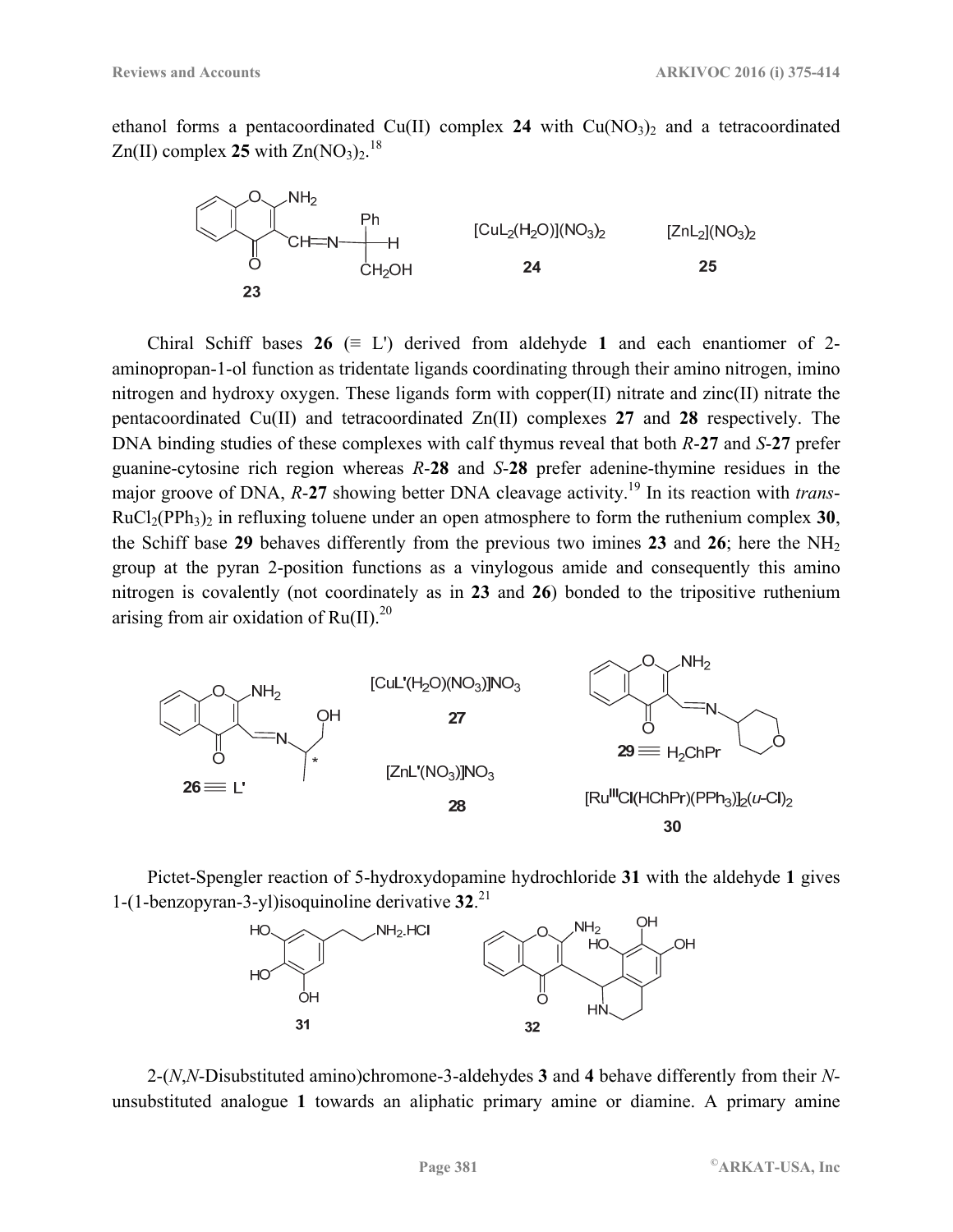instead of initially condensing with the aldehyde function of **3** and **4** undergoes an aza-Michael addition to their α,β-unsaturated carbonyl moiety with concomitant expulsion of the nucleofugal disubstituted amine; the net result is thus an amine exchange reaction.<sup>22-28</sup> As for example, in 8-isopropyl-5-methyl-2-(dimethylamino)chromone-3-aldehyde on treatment with tri- or pentamethylenediamine the dimethylamino group is replaced by  $NH(CH_2)_nNH_2$  (n = 3 or 5).<sup>22,23</sup> Reactions involving equimolar amounts of **19** and *n*-propanamine in refluxing toluene gives the amino-aldehyde **33** that can react with a second molecule of *n*-propanamine giving the imine **34.**<sup>24</sup> Similarly in refluxing MeCN-H<sub>2</sub>O (65:25) the aminochromone **3** gives **35** with one equivalent of a primary aliphatic or aromatic amine RNH2 but **36** with two equivalents of the same amine.<sup>25</sup> A similar amine exchange reaction in the aminochromone **3b** is presented in Section 9.



Sottofattori *et al.*<sup>24</sup> have obtained 2-methylenetetrahydropyrimidine 40 by reacting the aldehyde **19** with an excess of propane-1,3-diamine **37a** in refluxing toluene and suggested a mechanism for the reaction as depicted in Scheme 4, path *a*. The intermediate **38** arising from **19** and **37a** through an amine exchange and subsequent intramolecular Michael addition condenses with a second molecule of **37a** (path *a*); the resultant intermediate **39** undergoes fragmentation to **40** and 3,4,5,6-tetrahydropyrimidine. The present authors opine that nitrogen bonded hydrogen of the hexahydropyrimidine moiety in **39** is not at all acidic and so it is quite unlikely to trigger under base catalysis the suggested fragmentation (path *a*). Contrarily, the secondary amino group of the intermediate **38** is evidently more nucleophilic than the primary amino group in **37a**; hence the base-catalyzed deformylative pyran ring opening of **38** to **40** is more facile, the intermediate **38** itself functioning as the catalyst (path *b*).

The reaction course for the reported formation of the nitrogen heterocycles **42** via **41** from the aldehyde  $3$  and diamine  $37$  in hot aqueous acetonitrile (80:20) (Scheme  $5)^{26}$  differs from that for the formation of **40** from the allied aldehyde **19** and **37a** (Scheme 4), the reaction conditions most probably influencing the reaction outcome. The possible conversion of **42** into **43** was not attempted.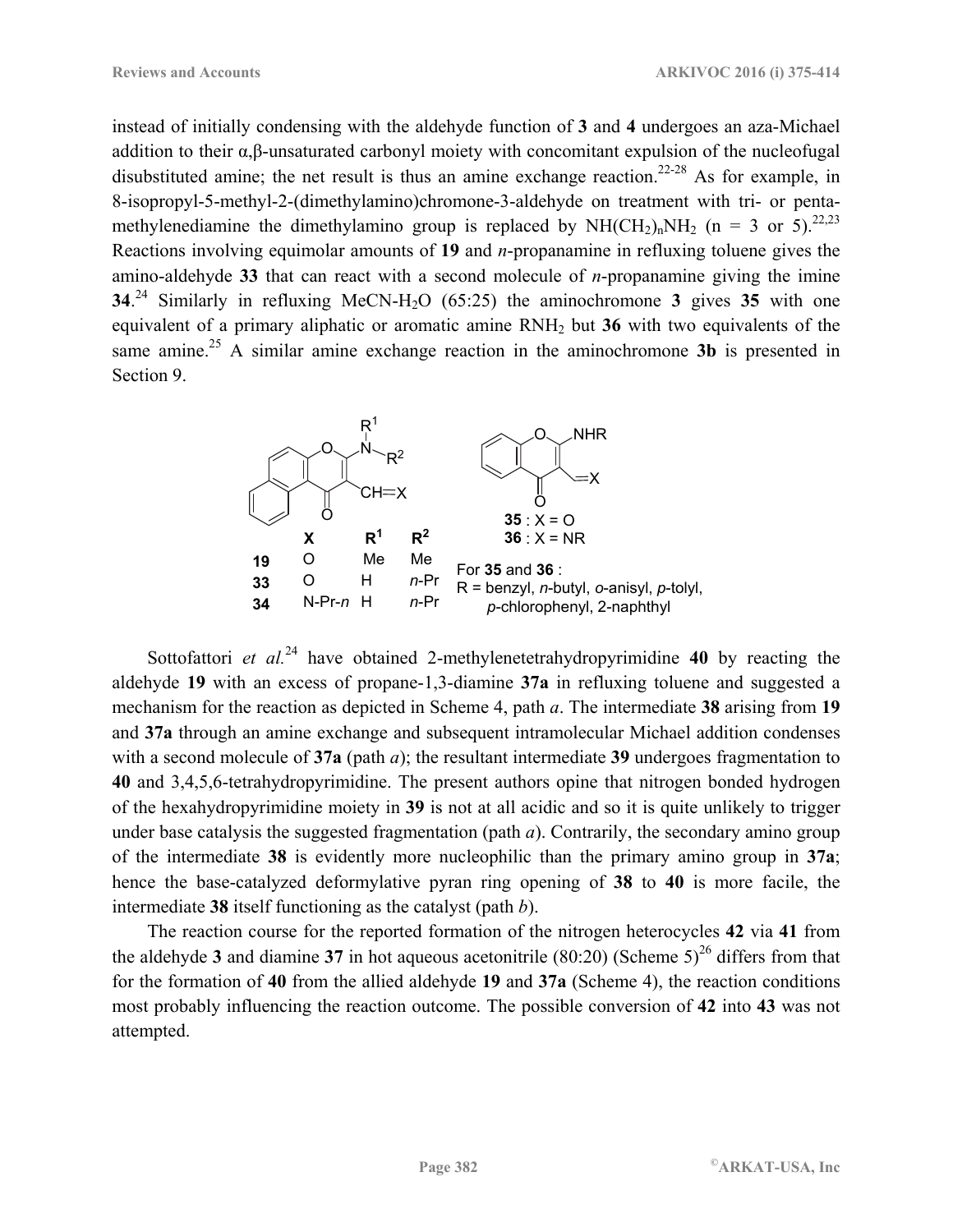



For 37, 41-43 :  $n = 3$  or 2

### **Scheme 5**

When an equivalent amount of the aldehyde **3** and *m*-xylylenediamine **44** are refluxed together in MeCN, a [2+2] macrocycle **45** is formed in 96% yield.<sup>27</sup>

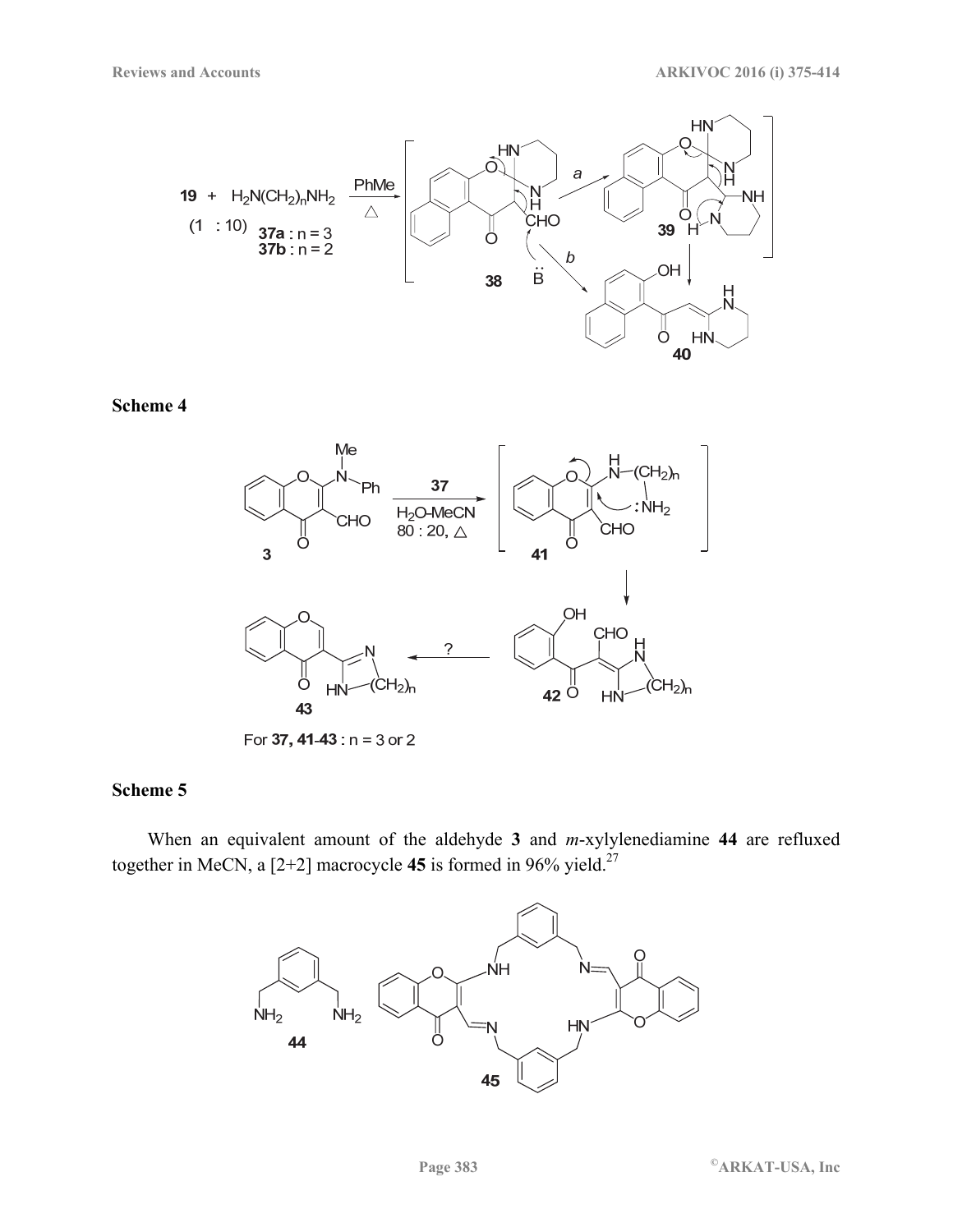An interesting reaction of the aldehyde **3** with methyl glycinate hydrochloride **46**, ultimately yielding through 47 the pyrrolo[2,3-*b*][1]benzopyran 48, is depicted in Scheme  $6^{27}$ 



**Scheme 6.** Reagents and conditions: (i)  $H_2O$ :MeCN (80:20), Et<sub>3</sub>N,  $\Delta$ ; (ii)  $H_2O$ :MeCN (80:20),  $K<sub>2</sub>CO<sub>3</sub>$ , Δ.

Many cyclic amines like pyrrolidine, piperidine, morpholine *etc*. can bring about amine exchange reactions in aminochromone **3**. 25 The 2-aminochromones **49** and **50** on treatment with the appropriate cyclic amine in refluxing MeCN furnish the respective amine exchange products **51** and **52** which are potential topoisomerase inhibitor anticancer agents.<sup>28</sup>



**4.1.2. Reaction with aromatic amines.** 2-Methyl-3-iminomethylchromone **53**, a Schiff base of the aldehyde **8**, gives through its dienamine tautomer **54** with *N*-phenylmaleimide (NPMI) the [4+2]cycloadduct **55**. In contrast, 2-amino-3-iminomethylchromone **56** does not tautomerize to **56′**, the aza-analogue of the diene **54**, and hence it fails to undergo a hetero-Diels-Alder reaction with any dienophile. The imine **56** when heated with either dimethyl acetylenedicarboxylate (DMAD) or NPMI in DMF under reflux simply undergoes self-condensation to the diazocine **9**. 29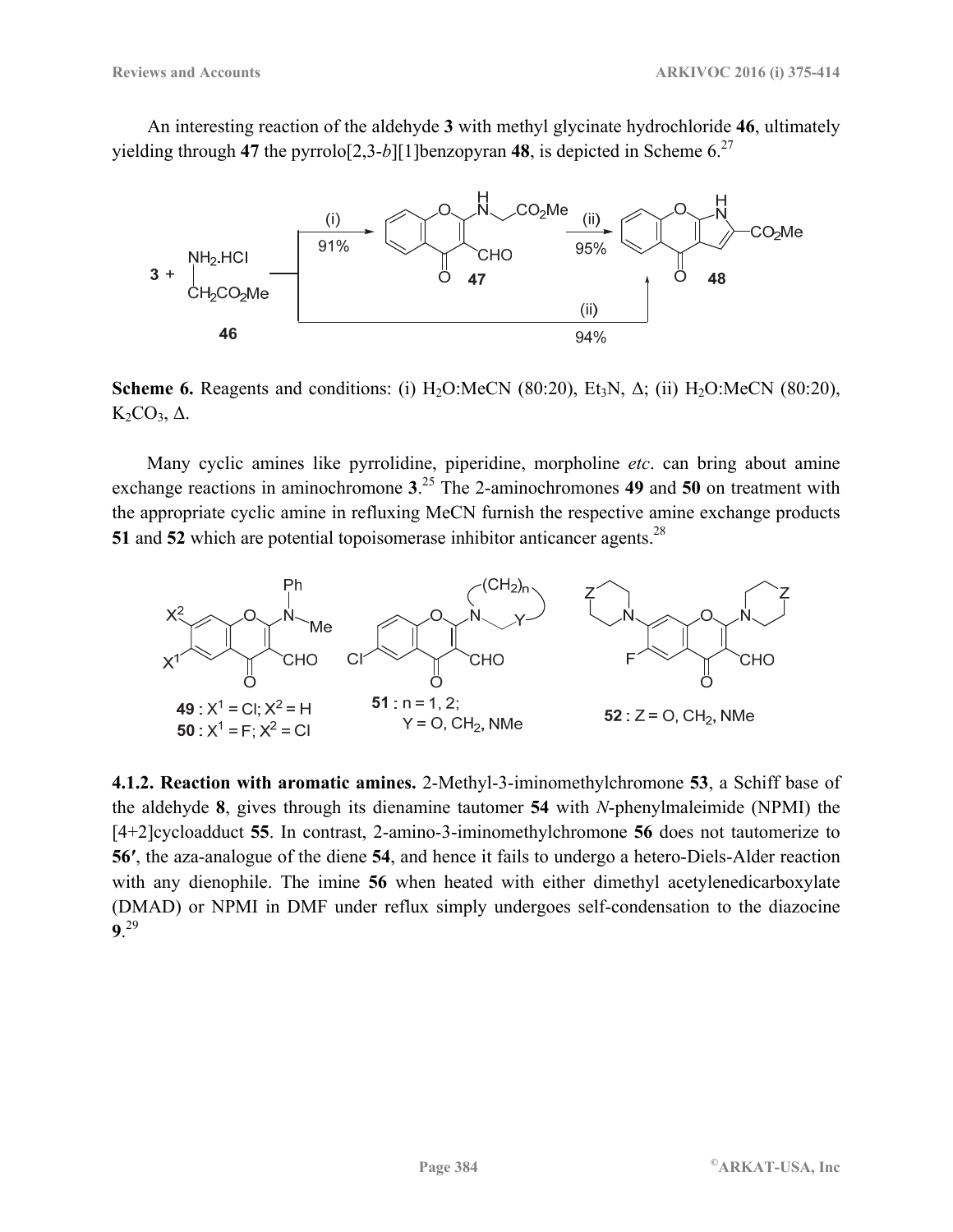

The condensation of the aldehyde **1** with 2-aminoacetophenone and 4-aminoantipyrine **57** in boiling ethanol containing a catalytic amount of  $H<sub>2</sub>SO<sub>4</sub>$  gives the corresponding Schiff bases whereas that with 6-amino-1,3-dimethyluracil-5-carboxaldehyde **58** gives the doubly fused diazocine **59**. 30



3-Iminomethylchromone **61**, derived from the aldehyde **1** and *o*-phenylenediamine **60** (Y = NH) in refluxing EtOH, transforms on boiling in AcOH to the benzimidazole **62**, the mechanism of this transformation having been duly discussed.31 The aminoaldehyde **3** and the amine **60** when refluxed together in MeCN-H<sub>2</sub>O (80:20) give the tetracycle  $63$ ;<sup>25,27</sup> reaction between 3 and *m*-phenylenediamine under the same conditions gives the pyranoquinoline  $64$ . A  $[3+3]$ macrocycle results from refluxing in xylene a mixture of  $\frac{3}{3}$  and *m*-aminophenol.<sup>27</sup>

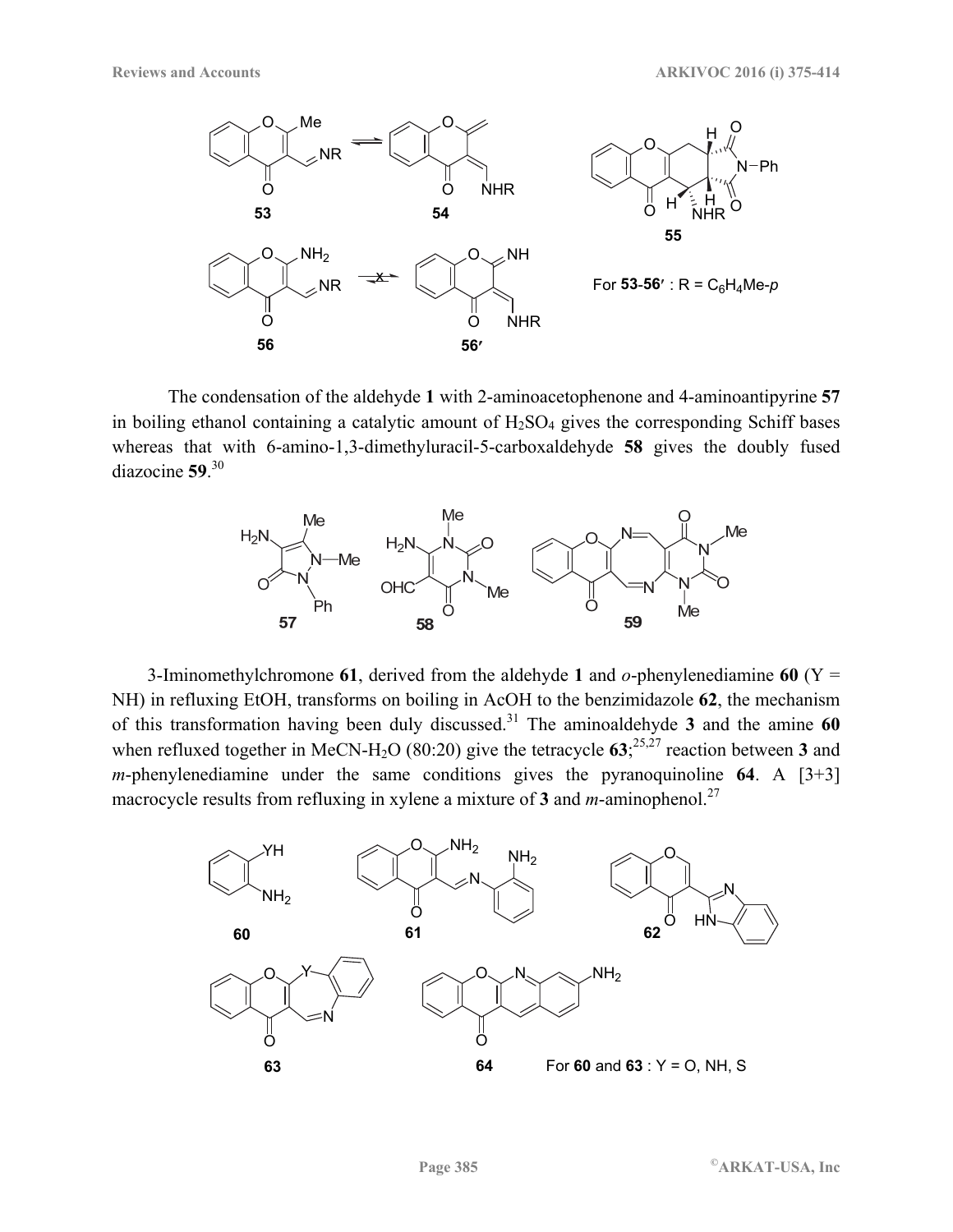A mixture of the aminoaldehyde **19** (NR<sub>2</sub> = NMe<sub>2</sub>) and *o*-phenylenediamine **65** (R = H, Me, Ph, *p*-C6H4Cl) when heated in AcOH under reflux produces the fused 1,5-diazepine **66** (66- 94%). The reaction of the aforesaid aldehyde with a monosubstituted diamine 65 ( $R \neq H$ ) in refluxing pyridine generally affords 66 in low yield  $(20\%)$ , it being associated with its isomer **67** ( $\sim$  8%).<sup>32</sup>



#### **4.2. Reaction with hydrazines**

All the chromone-3-aldehydes **1**-**4** irrespective of the nature of the amino group at their pyran 2 position get derivatized through their aldehyde function by the hydrazide NH2NHY to the corresponding hydrazones that may undergo further transformation depending on the nature of their  $NR^1R^2$  and NHY groupings. The aldehyde 1 with the hydrazine 68 in boiling ethanol containing a catalytic amount of acetic acid gives the hydrazone **69** that in refluxing DMF is converted through **70** into the pyranopyrazole **71**, also available by heating **1** with hydrazine hydrate in DMF under reflux (Scheme 7).<sup>30</sup> The amine **3** with hydrazine in hot aqueous MeCN (80:20) also produces **71**. 25



**Scheme 7**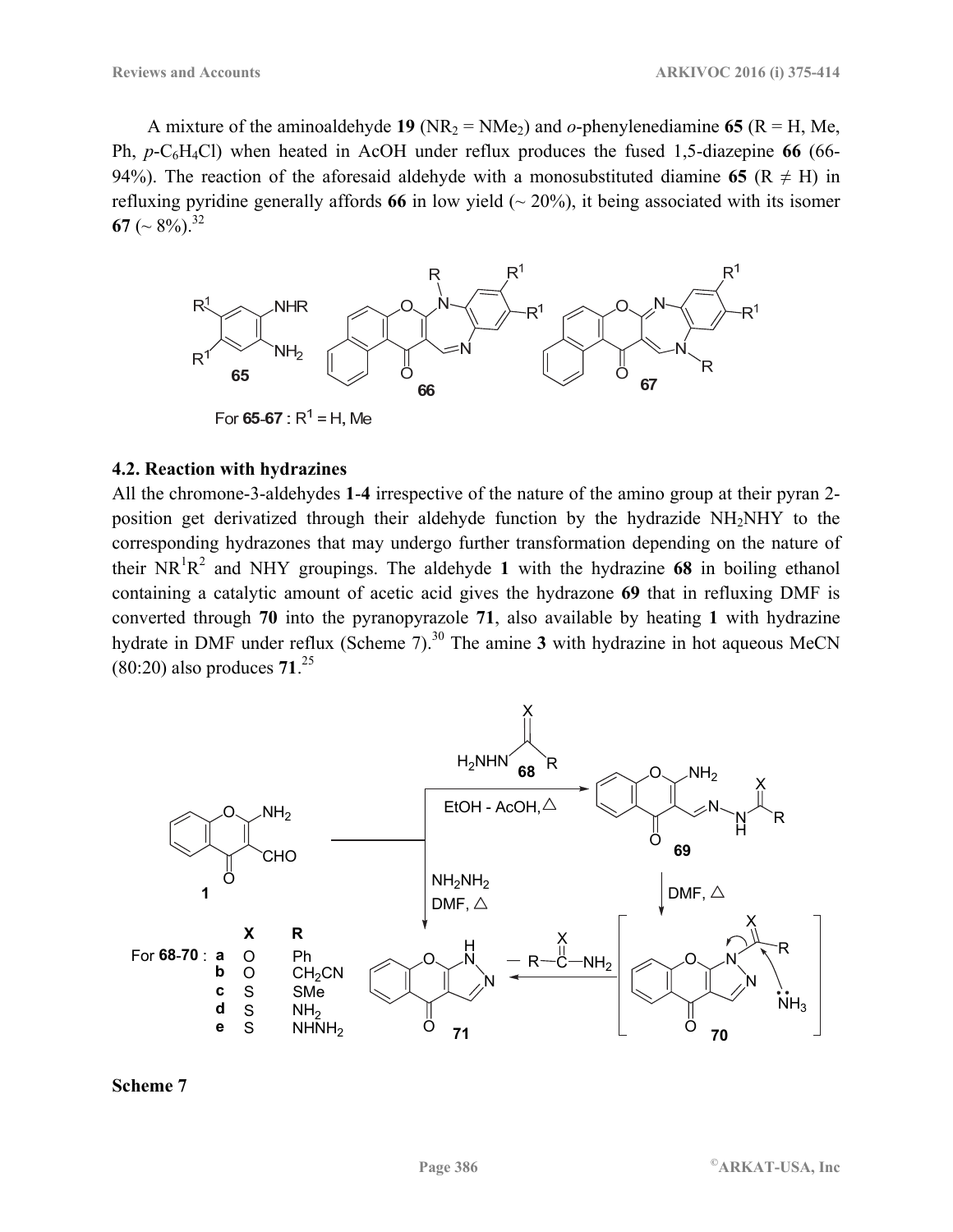The thiocarbohydrazone  $69e$  in pyridine on being heated with PhCOCl,  $Ac_2O$  and  $CS_2$  gives the triazoles **72**, **73** and **74**, respectively.<sup>30</sup> Heterocyclization of the  $-NH-C(=\text{X})NHNH_2$ functionality of 69e with some 1,2-bifunctional electrophiles as ClCOCOCl, ClCH<sub>2</sub>COCl, PhCOCH<sub>2</sub>Br, BrCH(CN)<sub>2</sub> and MeCOCO<sub>2</sub>Na leading to the appropriate 1,2,4-triazole derivatives has also been reported. $30$ 



A mixture of the aldehyde **1** and hydrazine hydrate on being heated with triethylammonium bisulfate (20 mol%) at 120 °C under solvent free conditions affords the bis-hydrazone **75**. 33 The hydrazone **76** (R = Ph), preferentially prepared in quantitative yield by reacting 3 cyanochromone **7** with phenylhydrazine in boiling benzene or benzene-triethylamine, on being heated in ethanol containing 20% H2SO4, is converted into the pyrazole **77**. 34 The hydrazone **76**  $(R = 2,4$ -dichlorophenyl,  $CO<sub>2</sub>Me$ ,  $CH<sub>2</sub>CH<sub>2</sub>OH$ ) and the bis-hydrazone 78, derived from 1 and benzophenone hydrazone, have been evaluated for cytotoxicity (MTT test) against H2-60 and NALM-6 leukemia cells.<sup>35</sup> The hydrazone **76** ( $R = CO<sub>2</sub>Et$ ), obtained from 1 and ethyl carbazate, on heating with ethyl chloroformate gives the carbazate 79 instead of any cyclized product.<sup>36</sup> The hydrazone **80** obtained by heating the amine **1** with 5,6-diphenyl-1,2,4-triazin-3-ylhydrazine in CF3COOH acts as a fluorophore.37 Cytotoxicity of the hydrazone **81** derived from **1** and *N*amino-*N'*-hydroxyguanidine against several tumor cells has been studied.<sup>38</sup>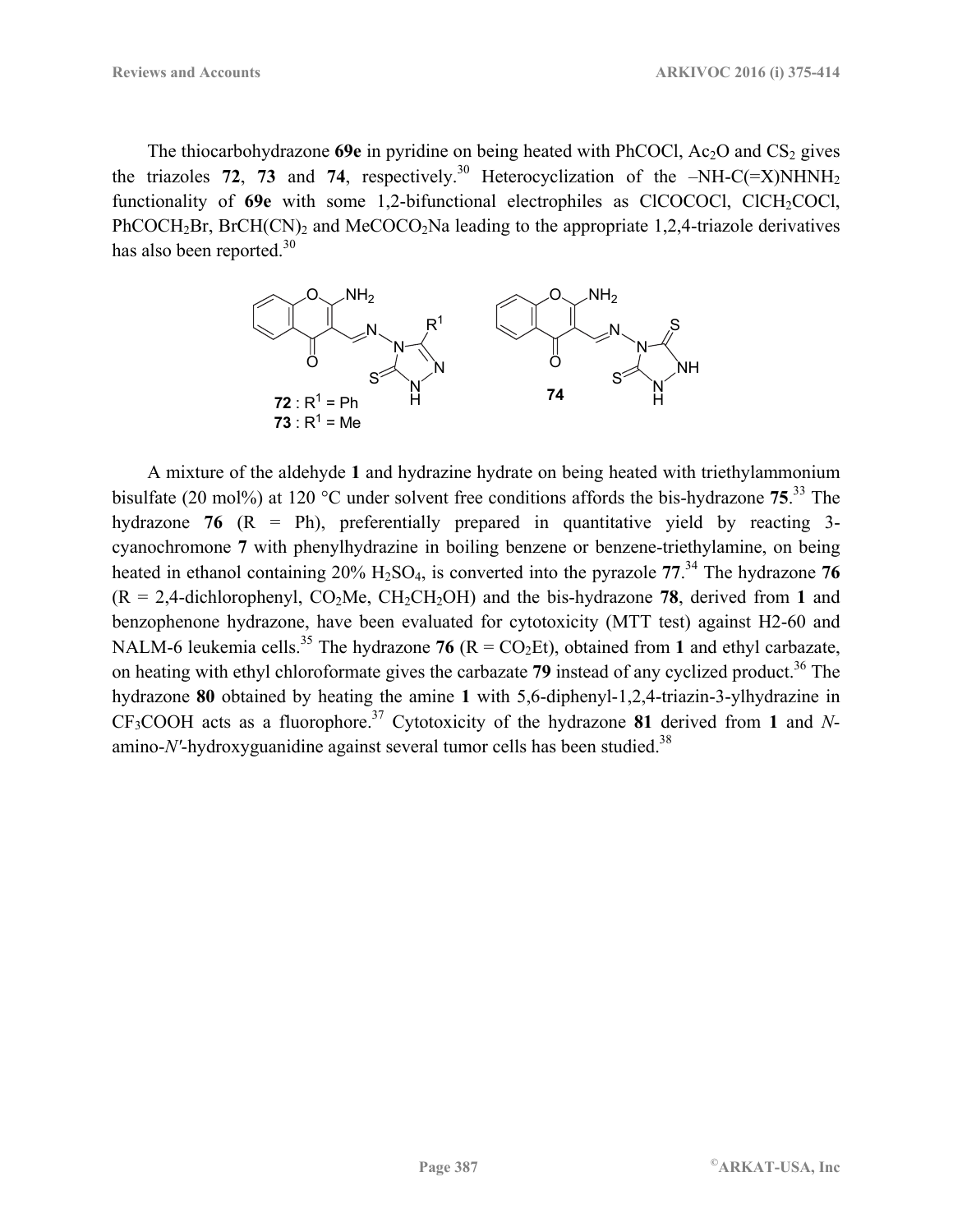

The thiosemicarbazone **69d** functions as a tridentate ligand. It is represented as ligand L when an electron lone pair on sulfur of its  $-NH-C(=S)NH<sub>2</sub>$  grouping is coordinated to the metal but as L' when the sulphide derived from its  $-N=C(NH_2)SH$  grouping is covalently bonded to the metal. The compound **69d** gives with copper(II) acetate, sulfate, nitrate, chloride, bromide and perchlorate the  $Cu(II)$  complexes  $82 - 87$ , respectively.  $Cu(II)$  complexes with this thiosemicarbazone ligand and another secondary bidentate ligand as 8-hydroxyquinoline and 1,10-phenanthroline are also reported.39

| CuL'(H <sub>2</sub> O)(MeCOO)  | [CuL(H <sub>2</sub> O)(SO <sub>4</sub> )] | [Cul'(NO <sub>3</sub> )]                |
|--------------------------------|-------------------------------------------|-----------------------------------------|
| 82                             | 83                                        | 84                                      |
| $[Cul'C$ ].0.5H <sub>2</sub> O | [Cul'(H <sub>2</sub> O)]Br                | $[CuL(H2O)3](ClO4)2$ .3H <sub>2</sub> O |
| 85                             | 86                                        | 87                                      |

Antibacterial activity of the thiosemicarbazone **88** prepared by treating the appropriate chromone-3-aldehyde with thiosemicarbazide in MeOH containing  $Zn(CIO<sub>4</sub>)<sub>2</sub>$  as catalyst at room temperature against *E.coli* has been assessed.<sup>40</sup> Anticancer activity of the thiosemicarbazone **89** having the chromone and adamantyl moieties against several cell lines has been evaluated.<sup>41</sup>

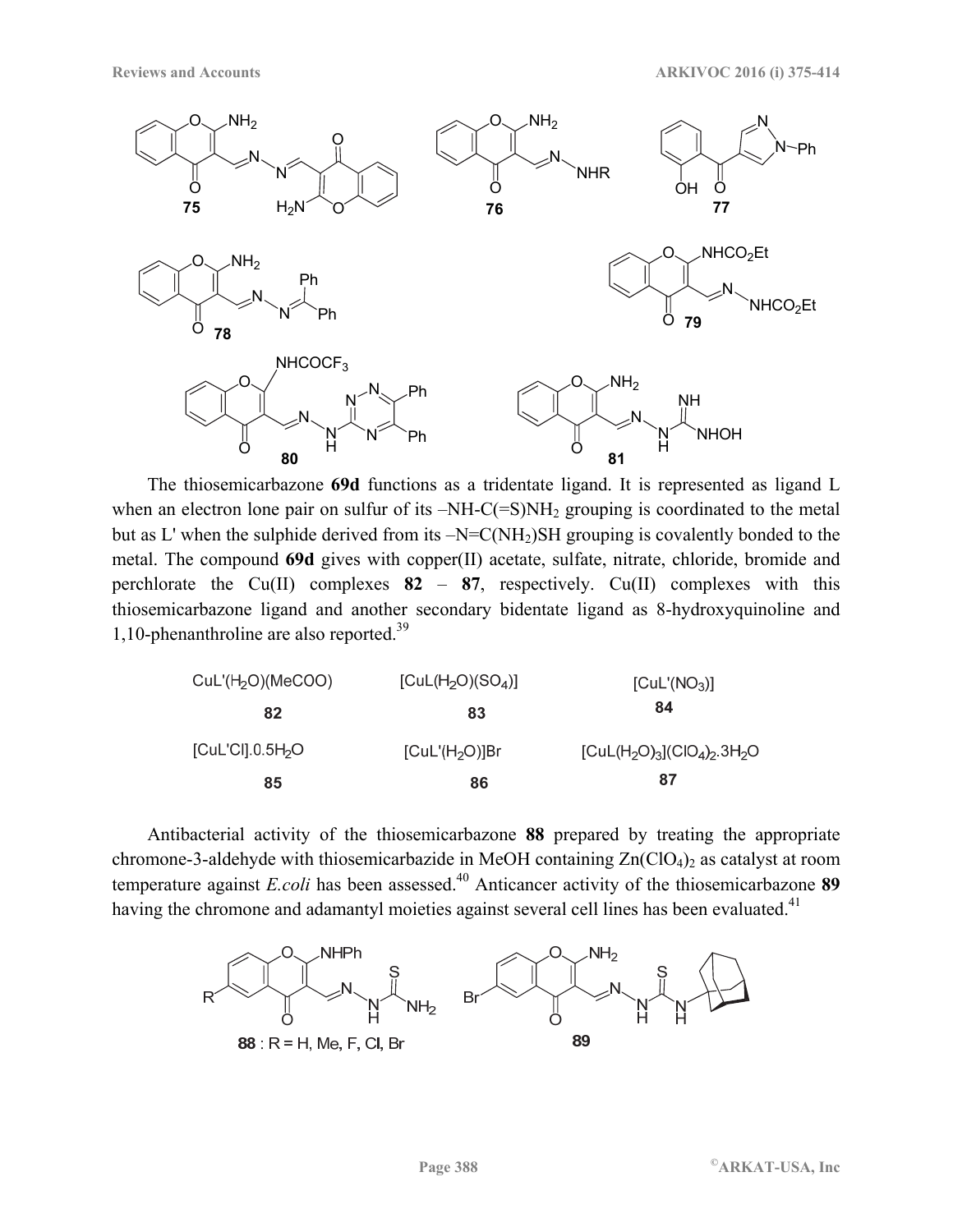Heating an ethanolic solution of 2-(*N*,*N*-dimethyl- or -diethyl-amino)-8-isopropyl-5 methylchromone-3-carbaldehyde together with  $NH_2NHR^1$  ( $R^1$  = H, Me, Ph) affords 1benzopyrano $[2,3-c]$ pyrazole 90.<sup>15</sup> The amino-aldehyde 19 on warming with NH<sub>2</sub>NHR<sup>1</sup> (R<sup>1</sup> = H, Ph) in ethanol for a short time gives the corresponding hydrazone which on prolonged heating in ethanol furnishes naphthopyranopyrazole 91. In the case of reaction of 19  $[R = i-C<sub>3</sub>H<sub>7</sub>; RR =$  $CH_2(CH_2)_2CH_2$ ] with hydrazine hydrate, the pyrazole **91** ( $R^1 = H$ ) remains contaminated with the bishydrazone **92**. 16 When the aldehyde **3** is treated with NH2NHPh in refluxing MeCN, the product **93** is sometimes accompanied by the isomeric compound **94**. 27



A compound having an amino group bonded to a heterocyclic nitrogen behaves as a *N*,*N*disubstituted hydrazine rather than a primary amine so as to undergo 1,2- (not 1,4) – addition to the α,β-unsaturated aldehyde functionality of 2-amino-3-formylchromones **1**-**4**. Thus, the 3 aminoquinazoline **95** ( $\mathbb{R}^1 = H$ , Br) with the chromone **3** gives the hydrazone **96** that spontaneously cyclizes to the pentacyclic system  $97$  (Scheme 8).<sup>42,43</sup>



#### **Scheme 8**

The hydrazone **98** derived from 2-amino-6,7-dimethylchromone-3-aldehyde and rhodamine B-hydrazide shows extremely high fluorescence enhancement upon forming a 1:1 complex with Sn<sup>4+</sup>; Density Functional Theory (DFT) computational study indicates it to be a nearly planar pentacoordinated Sn(IV) complex, the metal being coordinated with two carbonyl oxygens, the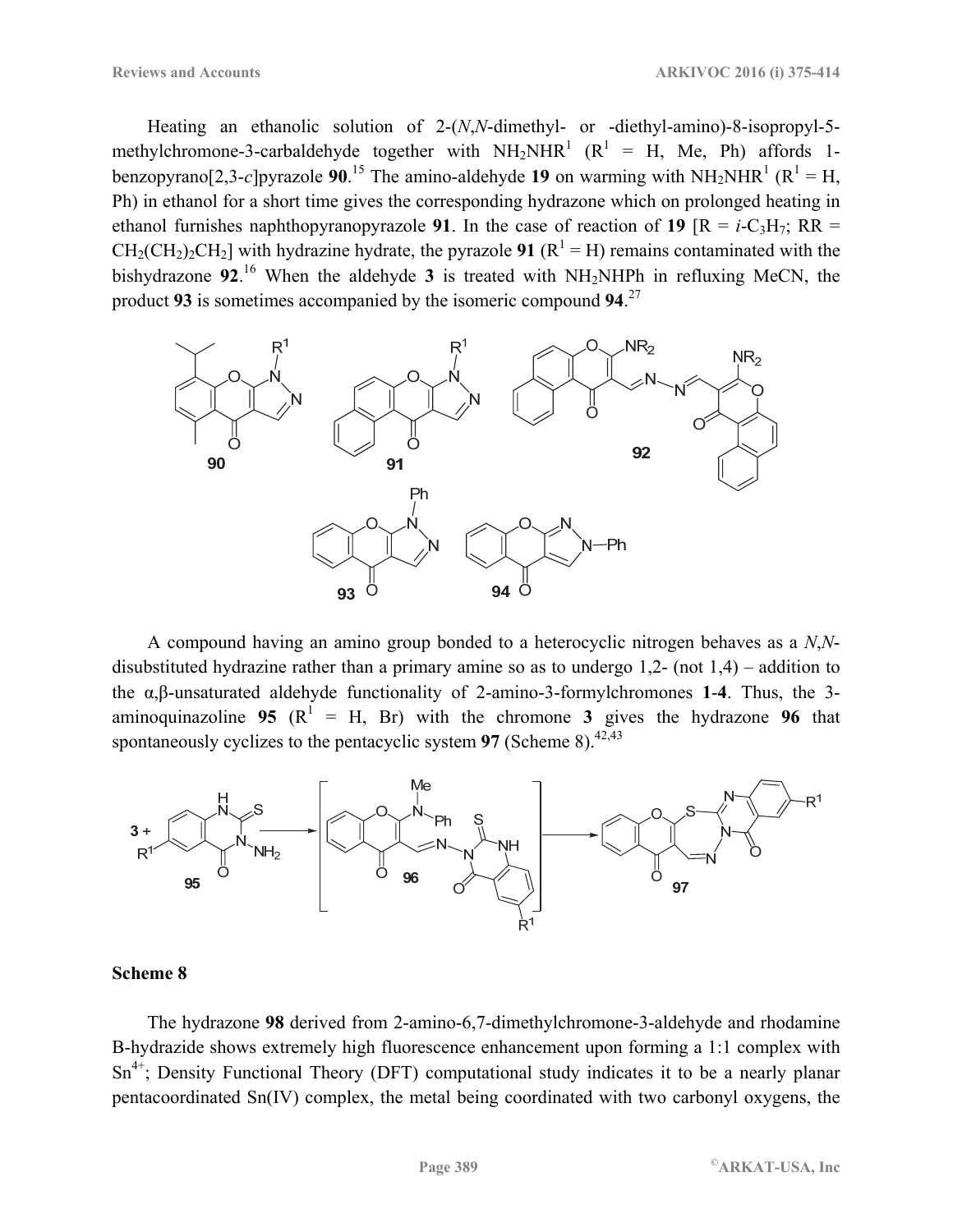doubly bonded nitrogen and two chloride anions. This complex is selectively and fully reversible in the presence of sulfide anions.<sup>44</sup>



#### **4.3. Reaction with hydroxylamine**

When an ethanolic solution of the aldehyde 1 is heated with NH<sub>2</sub>OH.HCl in the presence of an alkali, the initially formed amino-aldoxime  $99 (= 6)$  under alkaline conditions leads to 2-amino-3-carbamoylchromone **100** that on further treatment with NH2OH gives the chromandione **101**. 45 The mechanisms of these transformations have been duly elaborated.<sup>46,47</sup> The diamine 101 on acetylation forms an *E*, *Z* mixture of the monoacetamide **102**.



### **4.4. Reaction with amidines and thioamides**

The aldehyde **19** with the amidine **103** gives the benzopyranopyrimidine **104**, acetamidine **103a** and benzamidine **103b** being used as their hydrochloride, guanidine **103c** as its carbonate salt and *O*-methylisourea and *S*-methylisothiourea **103d**,**e** as their sulfates, and pyridine being the reaction medium.48 The reaction of **19** with **103d** in pyridine gives a product (44%) structurally akin to the fused diazocine  $9$ ; the same reaction in EtOH-NEt<sub>3</sub>, however, gives 104d exclusively.<sup>48</sup> Similarly the pyranopyrimidine 105 ( $R = Ph$ ,  $NH_2$ , SMe) is obtained from the appropriate 2-(*N*, *N*-dialkylamino)chromone-3-aldehyde and the amidine **103**. 15



Thia–Michael addition of thiobenzamide (**106**) to the α,β-unsaturated carbonyl functionality of 2-anilino-3-formylchromone (**2**) with concomitant pyran ring opening and recyclization gives the intermediate **107** that eliminates benzonitrile and water giving chromone-3-thioanilide (**108**) (Scheme 9). $49,50$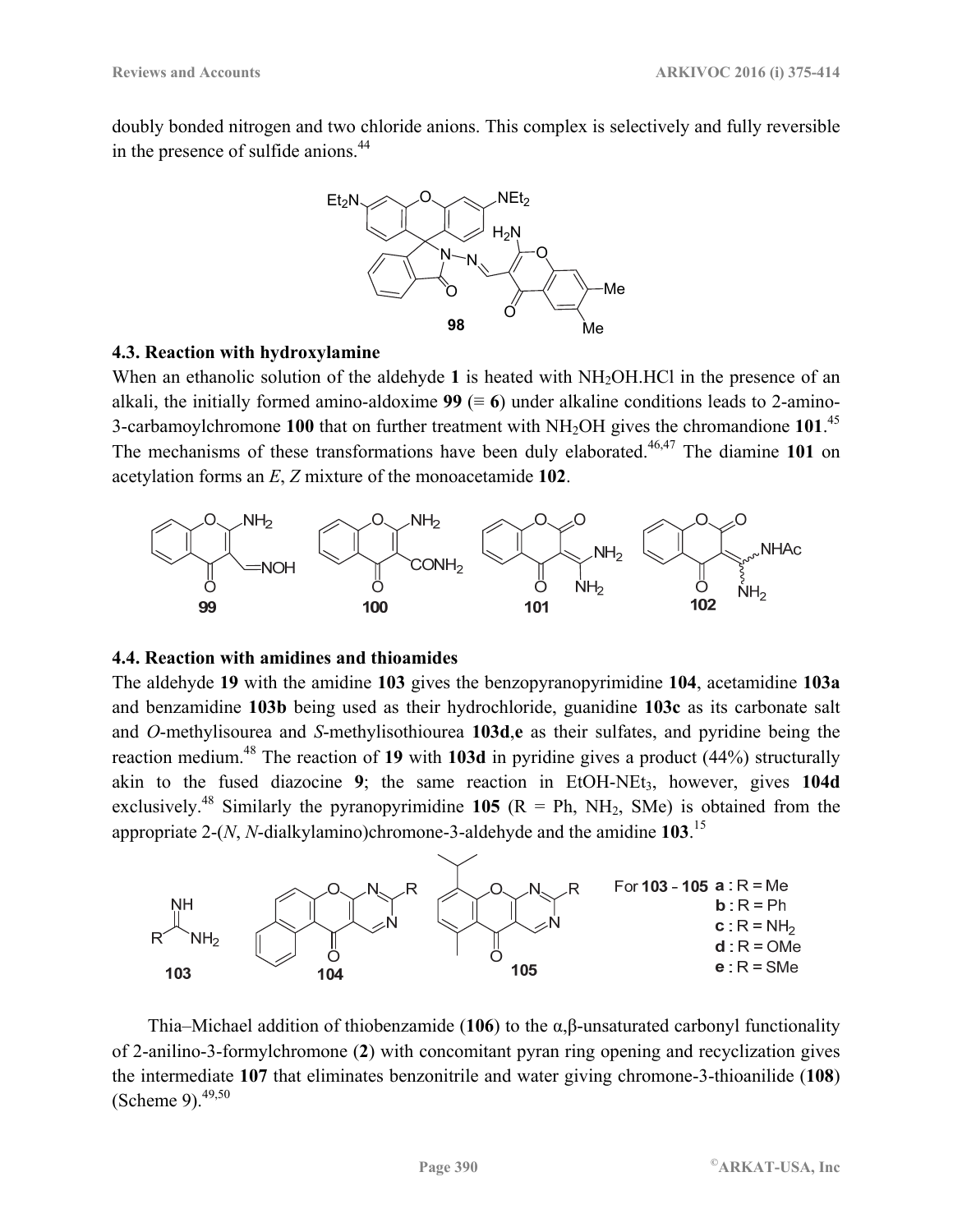

**Scheme 9 5. Reaction with Activated Alkynes and Alkenes** 

2-Amino-3-formylchromone **1** in hot DMF undergoes through its amine function an aza-Michael addition to cyanoacetylene **109**, the non-isolable Michael adduct **111** cyclizing to the 5-oxo-5*H*- [1]benzopyrano[2,3-*b*]pyridine **113** (henceforth this fused heterocyclic moiety will be considered as azaxanthone). The aldehyde 1 when heated with ethyl propiolate  $110$  in Et<sub>3</sub>N-DMF gives a mixture of **112** and **114**, the former product on further heating in the above named solvent mixture cyclising to **114**. The aldehyde **1** with α-chloroacrylonitrile **115** gives through the intermediate **116** (isolable) the azaxanthone **113** (Scheme 10).<sup>4,5</sup>



#### **Scheme 10**

The acetylenephosphonate 117 carrying a  $CF<sub>2</sub>X$  group has been employed in a base mediated heterocyclization reaction with the aldehyde **1** to give the 3-difluoromethyl-4 azaxanthon-2-ylphosphonate 118 (Scheme 11).<sup>51</sup> Condensation of 1 with 117 (X = H, Cl, F, CF<sub>3</sub>) is best suited by method (i) and that with  $117$  ( $X = Br$ ) by method (ii).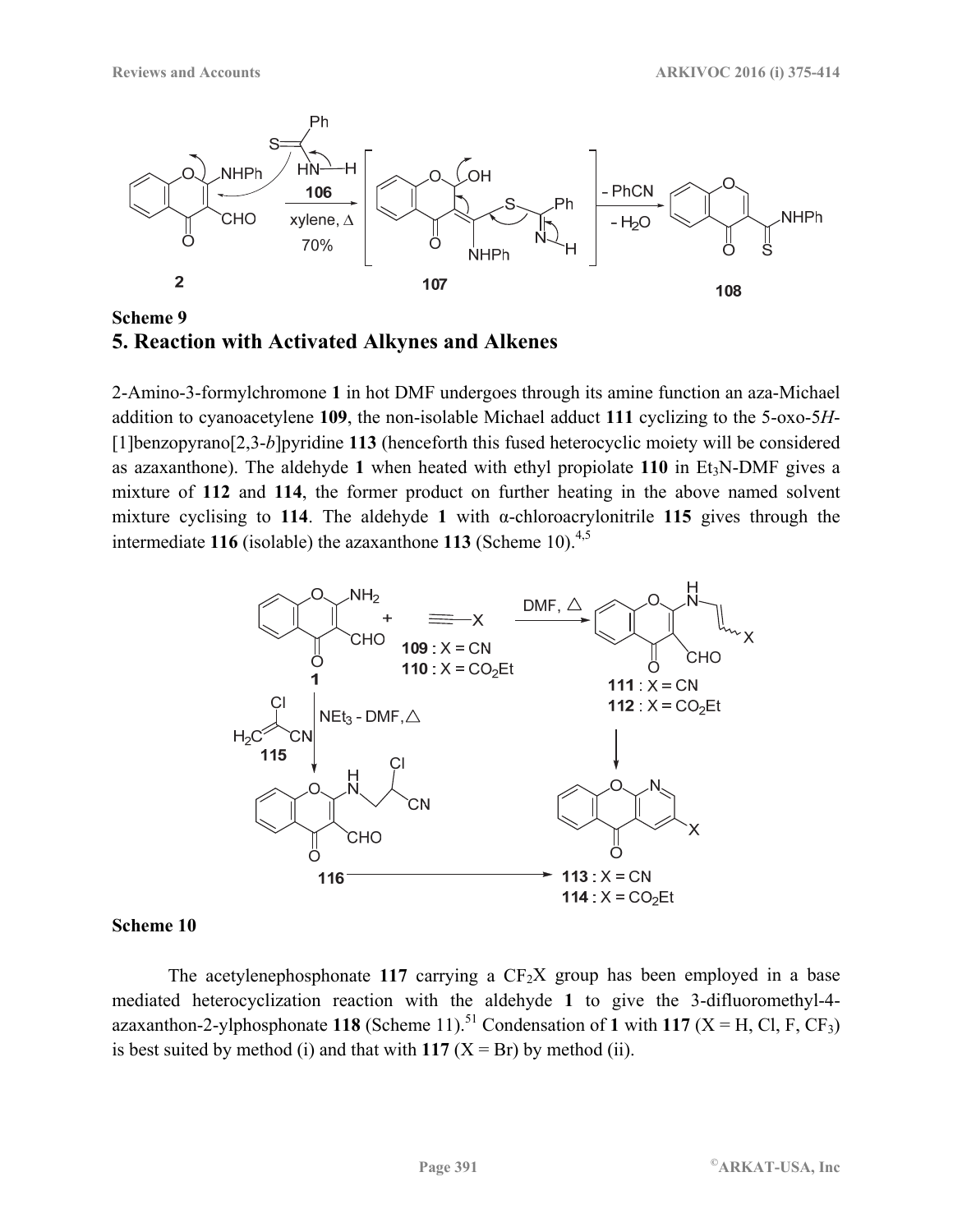

Trapping by the aminoaldehyde **2** of the highly reactive 1:1 intermediate generated in the reaction between dialkyl acetylenedicarboxylate and triphenylphosphine in dichloromethane at ambient temperature results in the formation of the 3,4-dihydro-4-azaxanthone **119**. 52



Heterocyclization of the aminoaldehyde **1** with benzyne is also known. 3-Fluoro-4 methoxybenzyne **121** generated from 5-(3-fluoro-4-methoxyphenyl)thianthrenium perchlorate **120** and LDA in THF at reflux reacts with the chromone **1** to give the 1-benzopyrano[2,3-*b*] quinoline  $122$  in 70% yield (Scheme 12).<sup>53</sup>



**Scheme 12** 

### **6. Friedländer Annulation**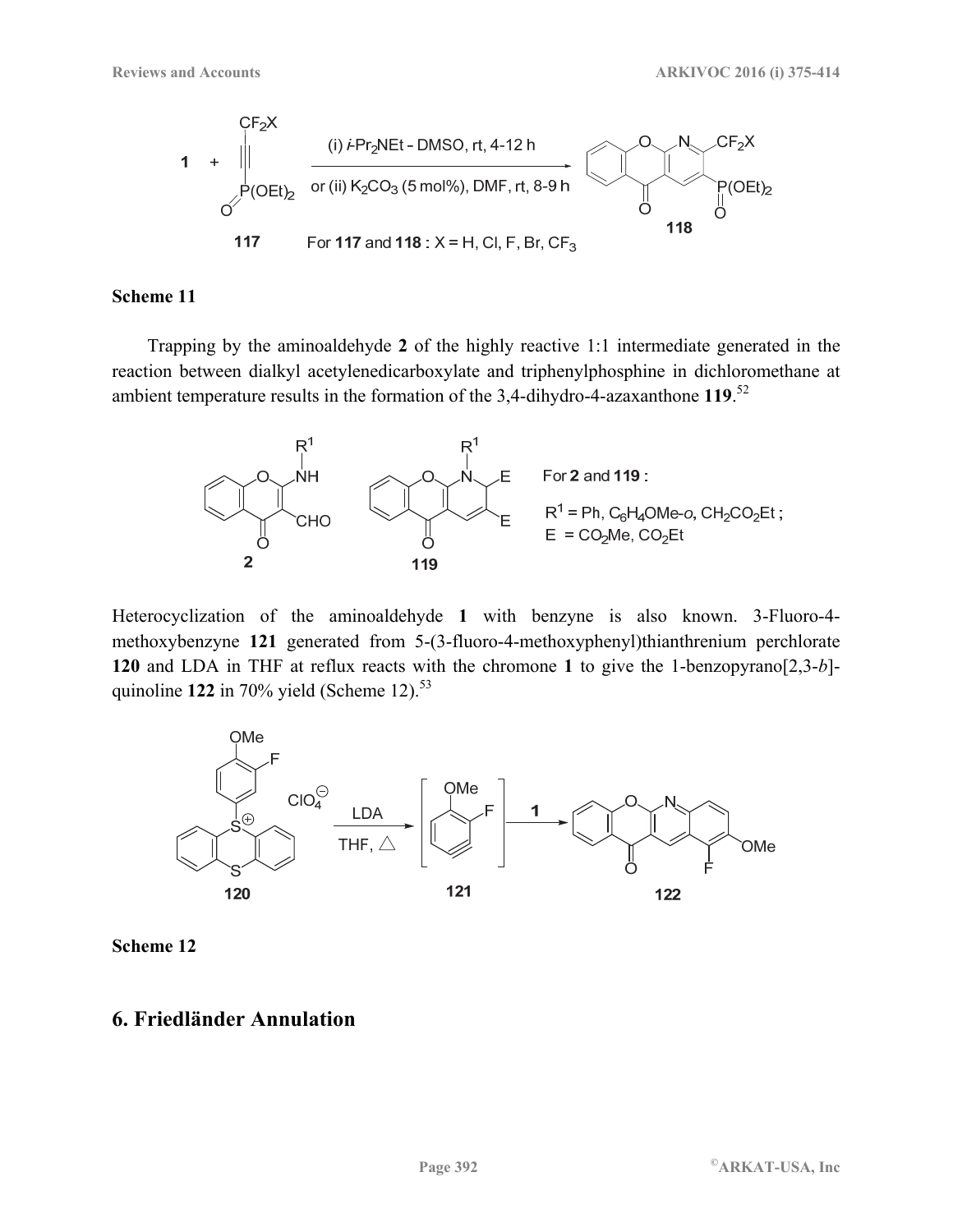#### **6.1. Annulation with active methylene compounds**

Friedländer annulation of the aldehyde 1 with compounds having either a  $-CH_2CO$ - or a  $-CH_2CN$ grouping has received a fillip since an earlier report on the synthesis of 4-azaxanthone derivatives **123**-**125** by a base catalyzed reaction of **1** with diethyl malonate, ethyl cyanoacetate and malononitrile, respectively.<sup>3</sup> The aldehyde 1 with acetylacetone and ethyl acetoacetate in hot EtOH-piperidine gives 126 and 127 respectively.<sup>54</sup> All these azaxanthones 123-127 have also been obtained in higher yields by reacting the nitrile **7**, the chemical equivalent of **1**, with the appropriate active methylene compounds under base catalysis.<sup>54,55</sup> A mixture of 1 and acetylglycine heated in Ac<sub>2</sub>O containing fused NaOAc under reflux produces the benzopyrano[2,3-*b*]pyridino[3,2-*d*]-oxazolone **128**. 6 2-Amino-3-formyl-benzo[*f*]- and -benzo[*h*] chromone behave similarly as their unsubstituted 2-amino-3-formylchromone **1** towards the above mentioned active methylene compounds.<sup>56</sup> Friedländer annulations of 8-allyl-2-amino-3formylchromone with the cyano compound **129** ( $X = CN$ , SPh, CONH<sub>2</sub>, CO<sub>2</sub>Et) in refluxing EtOH-DBU gives the azaxanthone  $130^{57}$  2-Amino-3-formyl-6-methylchromone with 129 (X = -CONHN=CHAr) under similar condition gives the product **131**. 58



The aldehyde 1 is acylated by cyanoacetyl chloride in  $CH_2Cl_2$  to 132; its cyclization product **133** is converted through **134** to 2-cyano-4-azaxanthone **113** obtainable also by heating a mixture of 1 and cyanoacetyl chloride with Vilsmeier reagent (Scheme 13).<sup>4,5</sup>

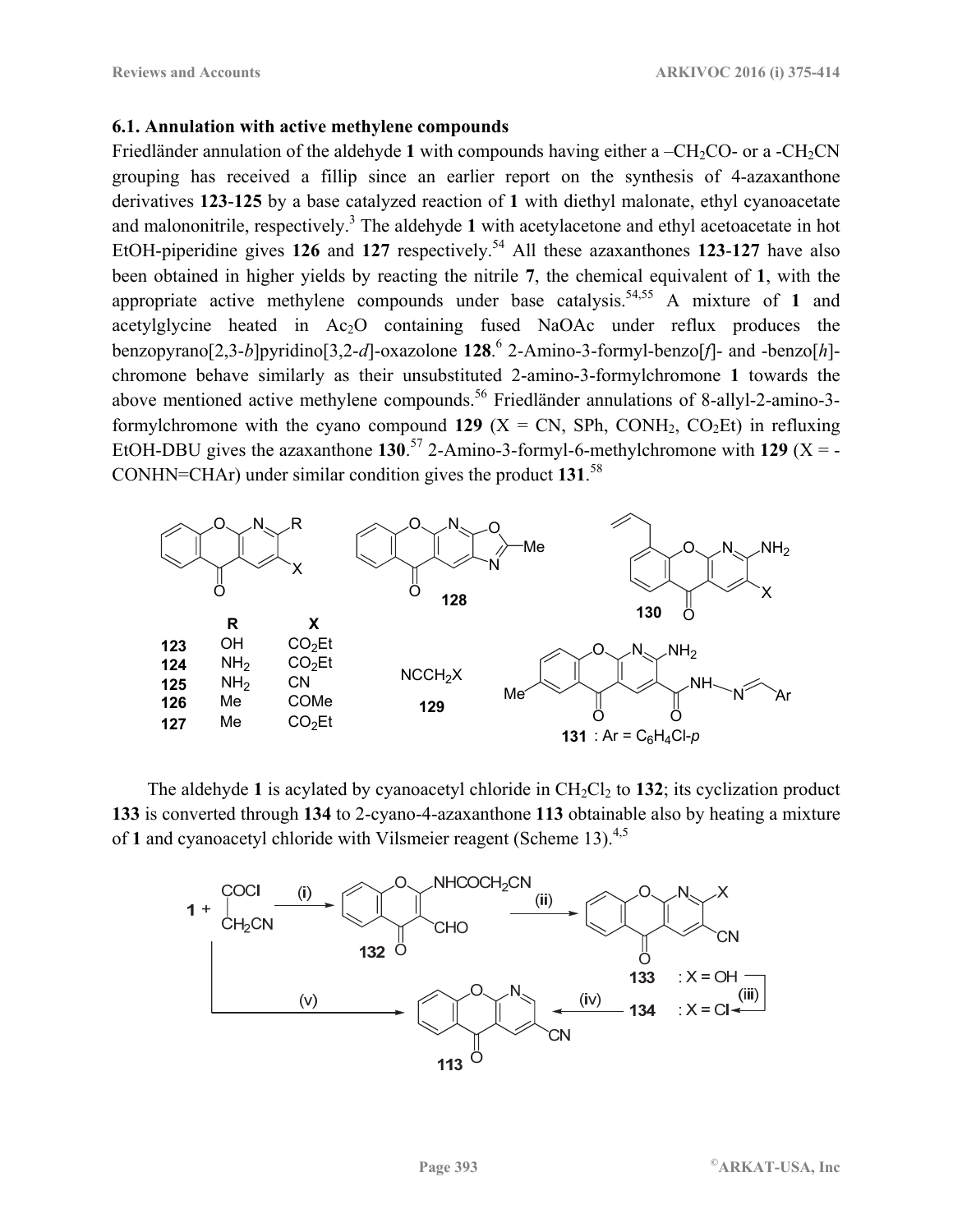**Scheme 13.** Reagents and conditions : (i)  $CH_2Cl_2$ , warm; (ii) pyridine,  $\Delta$ ; (iii) POCl<sub>3</sub>-PCl<sub>5</sub>, 120  $°C$ ; (iv) Pd-C, H<sub>2</sub>, DMF-K<sub>2</sub>CO<sub>3</sub>, rt; (v) POCl<sub>3</sub>-DMF.



For 135-137 :  $R = p$ -chlorophenyl, thiophen-2-yl, benzofuran-2-yl

#### **Scheme 14**

Ryabukhin *et al*. 59 condensed the aldehyde **1** with acylacetonitrile **135** and obtained through **136** the 2-cyanoazaxanthone **137** (Scheme 14) with complete exclusion of any 2-acyl-3 aminoazaxanthone derivative.

Aryl- and hetaryl- acetonitriles have also been condensed with the aldehyde **1**. The heterogeneous catalyst silica chloride (SiO<sub>2</sub>-Cl) prepared by treating oven dried silica gel in dry CH2Cl2 with SOCl2 at room temperature, induces Knoevenagel condensation of **1** with *p*-nitrophenylacetonitrile in ethanol at room temperature to give selectively the *Z*-isomer **138** in ~90% yield.60 No attempt has been made to cyclize **138** to 3-amino-2-(*p*-nitrophenyl)-4-azaxanthone. Condensation of 1 with benzimidazol-2-ylacetonitrile 139 in boiling EtOH-NEt<sub>3</sub> affords the azaxanthone **140** in 65% yield.<sup>61</sup> Under similar conditions the nitrile **139** with 3-cyanochromone **7** and its 6-methyl homologue produce the chromeno[3,2-*e*]pyrido[1,2-*a*]benzimidazole **142** and 141, respectively.<sup>61</sup>



The results obtained by condensation of the chromone **1** with the acylnitromethane **143**<sup>62</sup> and β-ketoacid **146**63 are depicted in Schemes 15 and 16, respectively. The stereochemistry of the condensate **144** is not ascertained; it is, however, convertible into the azaxanthone **145**. No intermediate is isolable in the formation of **145** by reacting **1** with **143** in refluxing DMF-DBU. The condensate **147** is most probably formed in *E*-isomeric form so as to undergo lactonization to **148** instead of giving any lactam.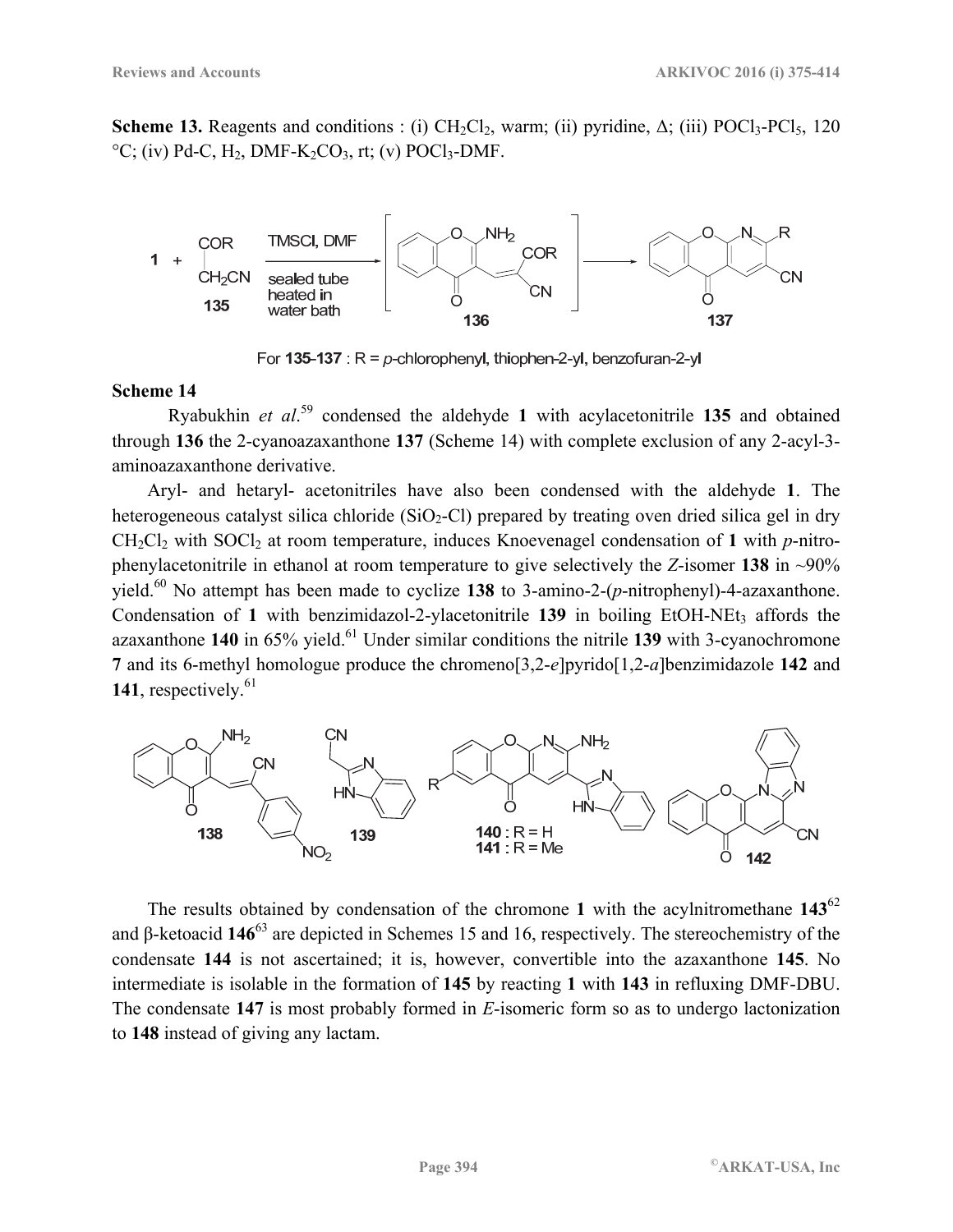



Siddiqui<sup>64</sup> has developed a facile and green synthetic route to new benzopyrano<sup>[2,3-</sup> *b*]pyridines **150a-e** in excellent yields (~90%) via Friedländer condensation of the chromone **1** with cyclic active methylene compounds  $149$  containing a  $-CO-CH<sub>2</sub>-CO-$  grouping in the presence of  $Zn(L-proline)$ <sub>2</sub> as an efficient and stable Lewis acid catalyst in water (Scheme 17). Compounds 150d<sup>57</sup> and 150f<sup>56</sup> have also been synthesized by base catalyzed reaction of 1 with **149d** and **149f**, respectively.



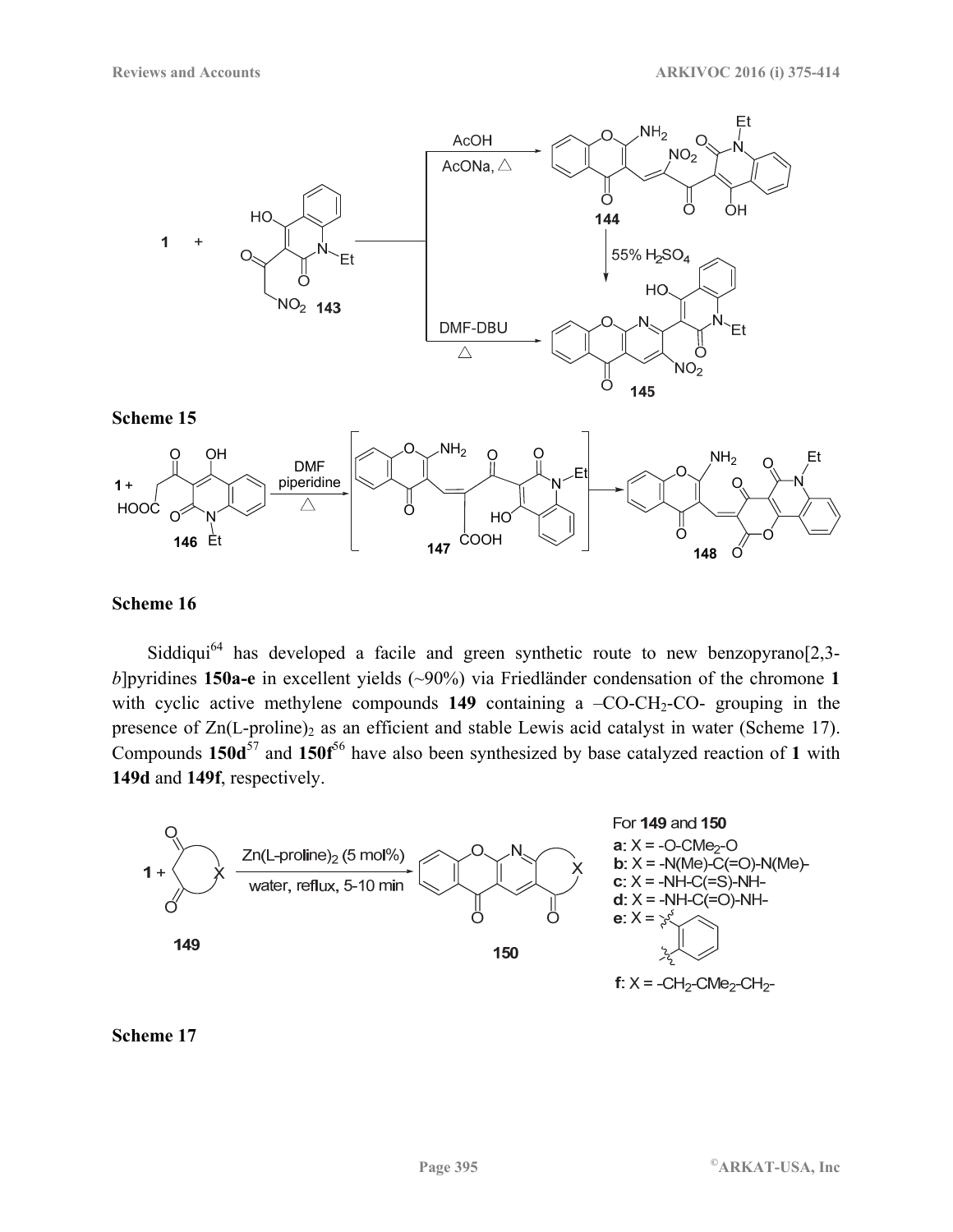Compounds having their  $CH<sub>2</sub>CO$  grouping protected as dialkyl acetal can also condense with the aminochromone **1**. Thus, malondialdehyde tetramethyl acetal **151** reacts with **1** in ether containing  $BF_3 \cdot Et_2O$ ,  $HCO_2H$  at  $60^{\circ}C$  to give the 2-formylazaxanthone **152** together with a small amount of its deformylated product 153.<sup>4,5</sup> N,N-dimethylacetamide dimethyl acetal 155 and 1methylpyrrolidine-2-one diethyl acetal **156** give with **1** the condensed products **154** and **157**, respectively.65



Maiti *et al.*<sup>66</sup> have extensively studied the condensation of 2-(monosubstituted amino)-3formylchromone **2** with several active methylene compounds. Condensation of **2** with Meldrum's acid, ethyl acetoacetate, ethyl benzoylacetate, diethyl malonate and hippuric acid gives pyranopyridones **158a-e**, respectively. Acetonitrile  $XCH_2CN$  ( $X = CO_2Et$ , CN), however, reacts differently with **1** under the same conditions to produce via the rarely isolable intermediate **159** the salicyloylpyridone **160**. The aminochromone **161** ( $R^2 = Me$ , Et) behaves similarly to **2** in its reaction with ethyl benzoylacetate, diethyl malonate and ethyl nitroacetate in refluxing pyridine-piperidine, but the fused pyridine  $162$  ( $X = CN$ , PhCO) analogous to 159 is formed by reacting 161 ( $R^2$  = Et) with XCH<sub>2</sub>CN (X = CN, PhCO).<sup>67</sup> The compound 158 ( $R^2$  = Ph, PhCH<sub>2</sub>;  $X = H$ ) is obtained by heating a mixture of the appropriate aminochromone 2 and  $Ph_3P=CHCO<sub>2</sub>Et$  in benzene under reflux.<sup>68</sup>



Some reactive methylene compounds take a reaction course other than Friedländer annulation with the amino-aldehyde **1**. As for example, chloroacetamide **163** reacts with the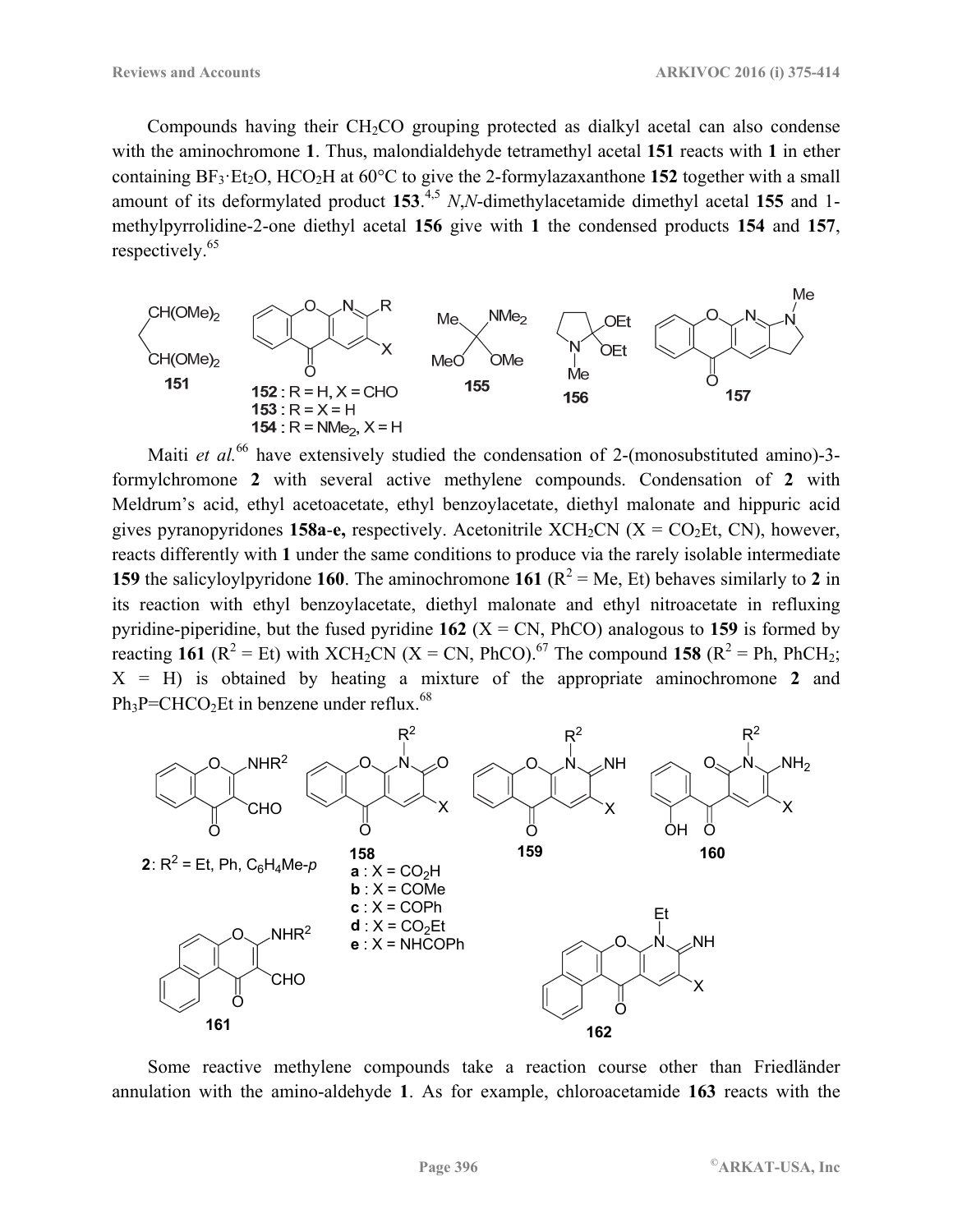aldehyde 1 to give the pyrrolopyran 165 via 164 (Scheme 18).<sup>69</sup> The compound 165 shows high activity against *Alternaria alternata*, *Aspergillus niger* and *A. flavipes*.



#### **Scheme 18**

When an intimate mixture of the aldehyde  $1$ , phenylhydrazine, ethyl acetoacetate,  $SiO<sub>2</sub>$ , catalytic amount of  $ZnBr<sub>2</sub>$  and a small amount of water is subjected to microwave heating at 60°C for 10-15 min, the compound **167** (95%) results.70 In this one-pot three-component reaction the phenylhydrazine at first forms with ethyl acetoacetate the pyrazolidinone **166** that condenses with **1** giving **167**.



#### **6.2. Annulation with aryl and hetaryl methyl ketones**

The azaxanthones **168**-**170** are obtained by treating the chromone **1** with acetophenone, 1 indanone and 1-tetralone, respectively under mild reaction conditions  $(4:1 \text{ MeCN-H}_2\text{O}, \text{rt}, 8 \text{ h})$ by employing  $AuCl_3-AgSbF_6$  catalyzed aldol reaction as the key step.<sup>71</sup> The chromone 1 as well as its 8-allyl analogue on condensation with the ketone **171** in refluxing EtOH-DBU gives the azaxanthone **172**. 72,73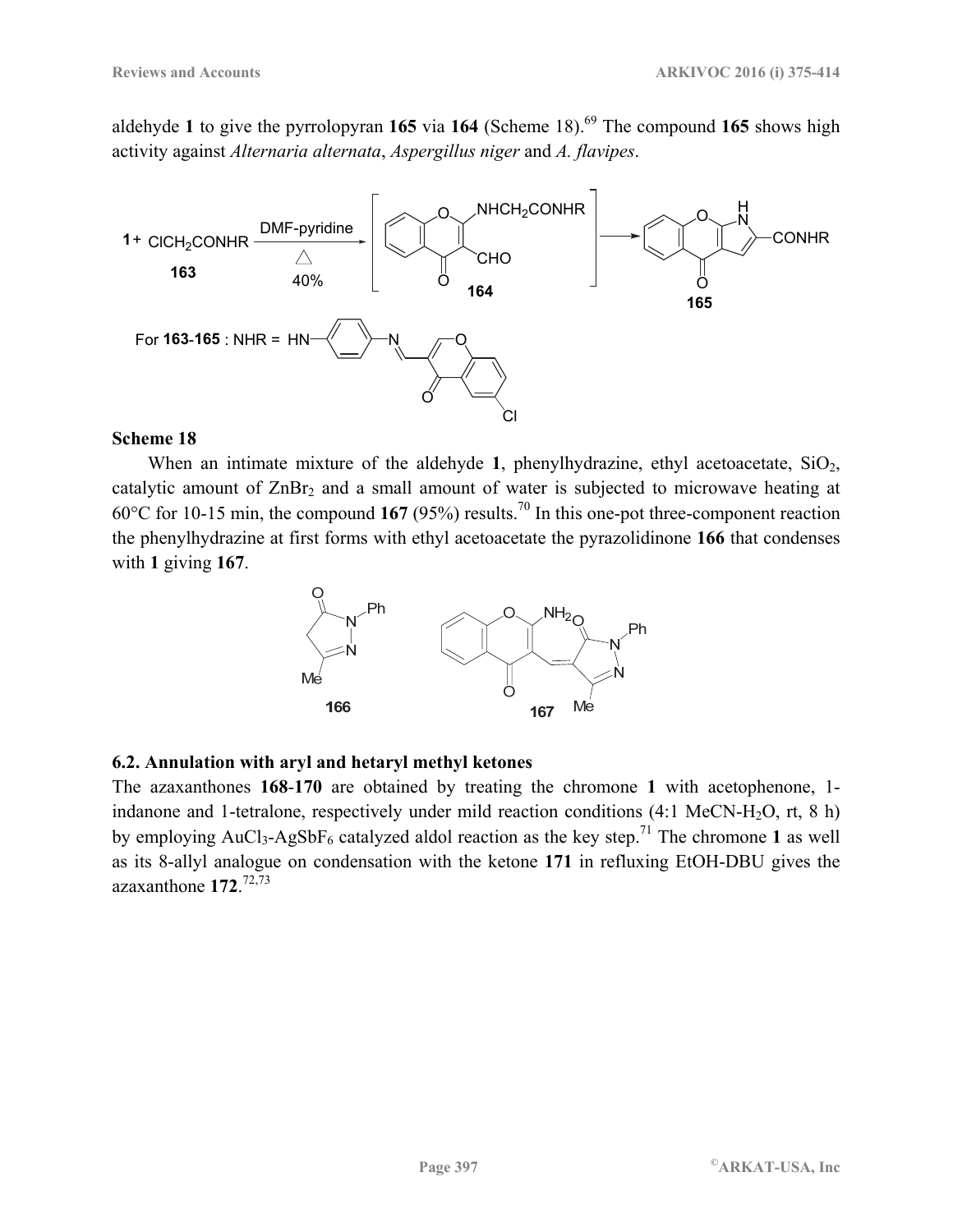

#### **6.3. Annulation with alkyl methyl ketones**

Highly regioselective Friedländer annulation of hexan-2-one with the chromone **1** employing 1,3,3-trimethyl-6-azabicyclo[3.2.1]octane (TABO) as a catalyst gives the products **173** and **174** in 4:1 proportions (Scheme 19), the major product 173 being obtained in nearly 70% yield.<sup>74</sup>



#### **Scheme 19**

Regioselective facile Friedländer synthesis of four different sugar based azaxanthone derivatives of the general structure **176** (Scheme 20) has been achieved and their activity against different microbes assessed.75



For **175** and **176** : OR represents a number of OH or OAc groups in the pyanose sugars

#### **Scheme 20**

## **6.4. Annulation with enols and enamines**

Triacetic acid lactone (TAL) **177** has been annulated with the chromone **1** in pyridine-piperidine at room temperature to yield the pyranopyridine **178**. 76,77 Condensation of 4-hydroxycoumarin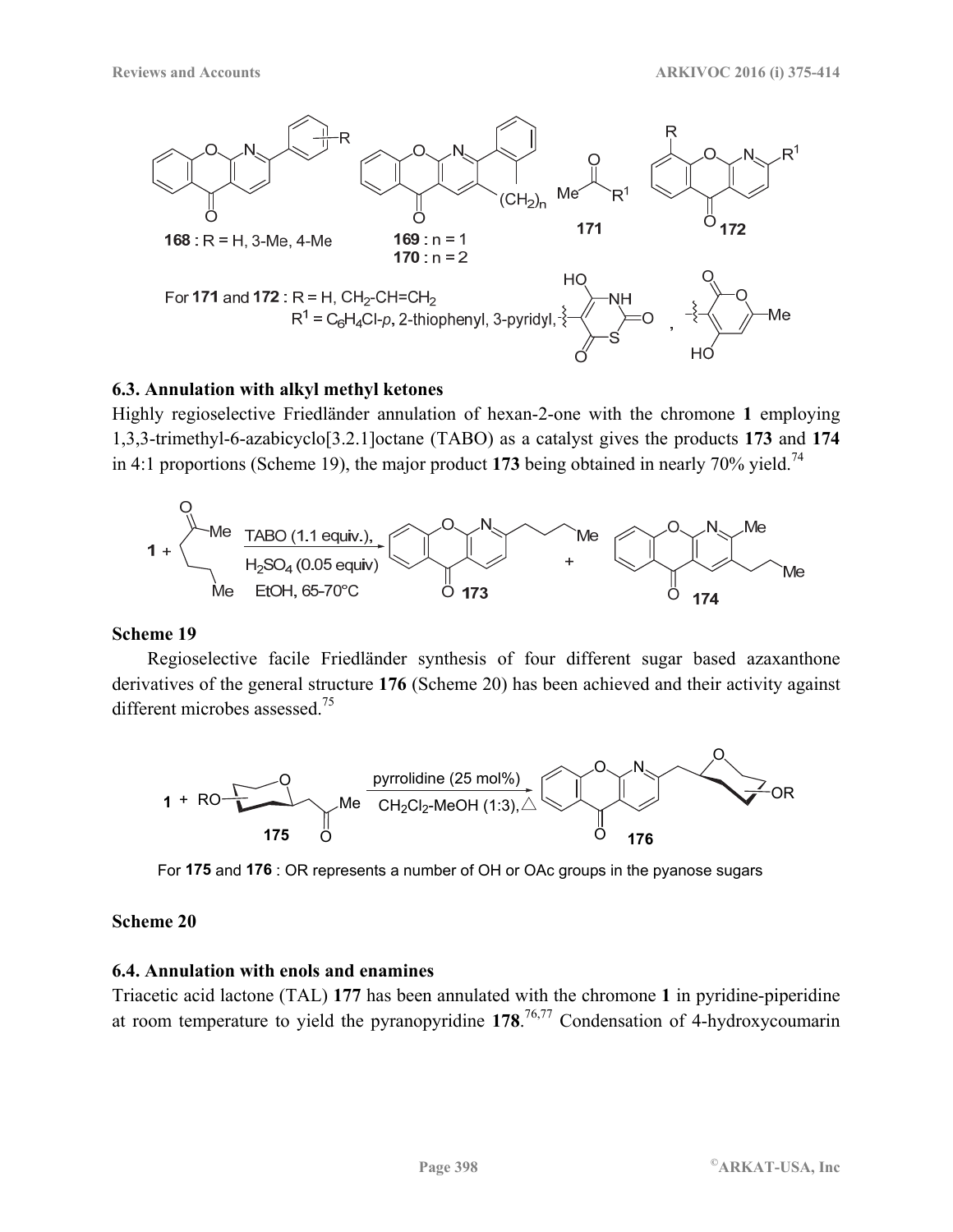

with **1** is reported to give one or more of the products **179**, **180** and **182**. 77-81 Heating the chromone 1 in isopropanol-HCl<sup>78</sup> or a mixture of 1 and 4-hydroxycoumarin in MeOH-pyridine<sup>77</sup> gives the pentacycles **179** and **180** associated with the tricoumarol **182**, 79 but only **180** in refluxing ethanol<sup>80</sup> or DMF-DBU.<sup>81</sup> The heterocyclic enols **183-185** with the chromone 1 in refluxing DMF-DBU afford the fused azaxanthones **181**, **186** and **187**, respectively.81 2-(*N*alkylamino)-3-formylchromone 2 ( $R^2 = Et$ , Ph) with 4-hydroxycoumarin in refluxing EtOHpyridine gives the salicyloylxanthone **188**.<sup>66</sup> The enamines MeC(NH<sub>2</sub>)=CH-X (X = COMe or  $CO<sub>2</sub>Et$ ) condense with the chromone 1 giving the azaxanthones 126 and 127, respectively.<sup>56</sup> 4-Aminouracil<sup>81</sup> and 4-amino-1,3-dimethyluracil<sup>56</sup> with the chromone 1 give the tetracycles 189 and **190**, respectively.

## **7. Amine-Formalin Mediated Conversion of 2-(***N***-Alkyl/aryl-amino)-3 formylchromones**

The aminochromone 2 ( $R^2 = Me$ , Et, Ph,  $C_6H_4Me$ -*p*) when heated with a secondary amine such as sarcosine, piperidine or diethylamine in the presence of excess of formalin in DMF under reflux affords 3,3′-methylenebischromone **191**, the yield of the *N*-aryl- and *N*-alkyl product **191** being  $\sim$ 90% and 43%, respectively.<sup>82</sup> When heated in methanol with glycine in the presence of an excess of formalin, the chromone **2** undergoes organocatalytic rearrangement; 2 arylaminochromone 2 ( $R^2 = Ph$ ,  $C_6H_4Me-p$ ) gives the anilide 192 but *N*-alkylaminochromone 2  $(R^2 = Me, Et)$  the chroman-2,4-dione 16.<sup>83</sup>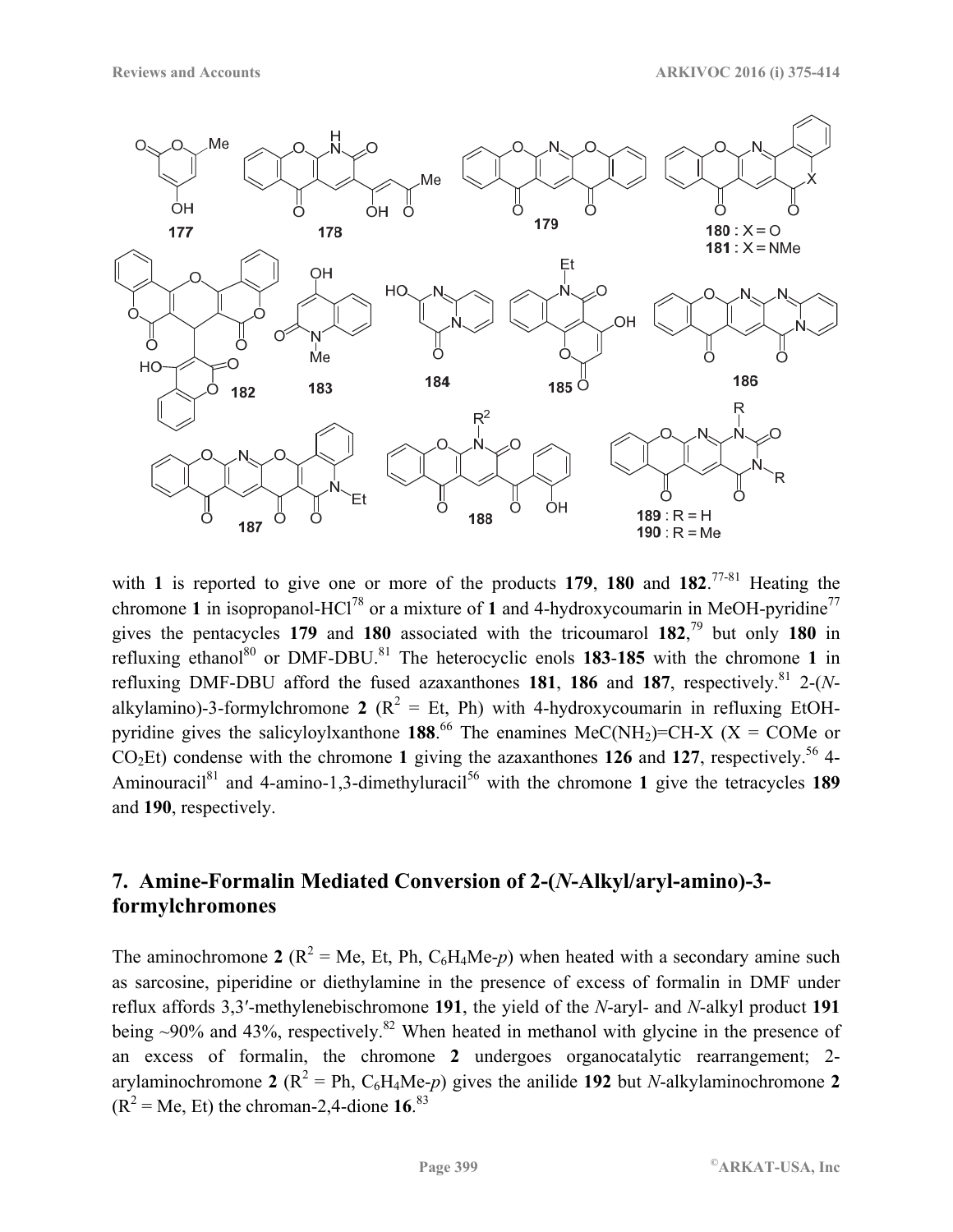

## **8. Conversion of 2-Arylamino-3-formylchromones into [1]Benzopyrano- [2,3-***b***]quinolones**

2-Phenylamino-3-formylchromone **2** cyclizes to the benzopyranoquinoline **193** on refluxing with anhydrous AlCl<sub>3</sub> in CCl<sub>4</sub> followed by treatment with sulfuric acid,<sup>11</sup> heating in 70% or conc. sulfuric acid<sup>13,25</sup> or by heating with a secondary amine as sarcosine, piperidine or Et<sub>2</sub>NH in DMF under reflux.<sup>82</sup> The chromone **2b** ( $R^2 = \beta$ -naphthyl) on heating in conc. H<sub>2</sub>SO<sub>4</sub> transforms into the naphthopyridine **194**. 25 The chromone **3** on treatment with *m*-phenylenediamine in refluxing H2O-MeCN (80:20) gives the fused quinoline **195** through the intermediacy of the aminochromone **2b** ( $R^2 = m$ -aminophenyl).<sup>27</sup>

$$
R^3
$$
  
\n193 : R<sup>1</sup>-R<sup>3</sup> = H  
\n194 : R<sup>1</sup>R<sup>2</sup> = CH=CH-CH=CH; R<sup>3</sup> = H  
\n195 : R<sup>1</sup> = R<sup>2</sup> = H; R<sup>3</sup> = NH<sub>2</sub>

2-(*N*-alkyl-*N*-aryl)chromone **3** obtained by alkylation of the chromone **2** with the appropriate alkyl halide in the presence of  $K_2CO_3$  and NaI in refluxing MeCN is transformed on heating in aq. AcOH into 3-salicyloylquinolin-2-one **198** instead of any fused quinoline derivative (Scheme 21).<sup>84</sup> The *N*-disubstituted aminochromone **3** cyclizes to the fused quinoline **196**; attack of a water molecule at its 5a-position (oxa Michael addition) causes pyran ring opening and the resultant intermediate **197** by tautomerization and water elimination gives **198**.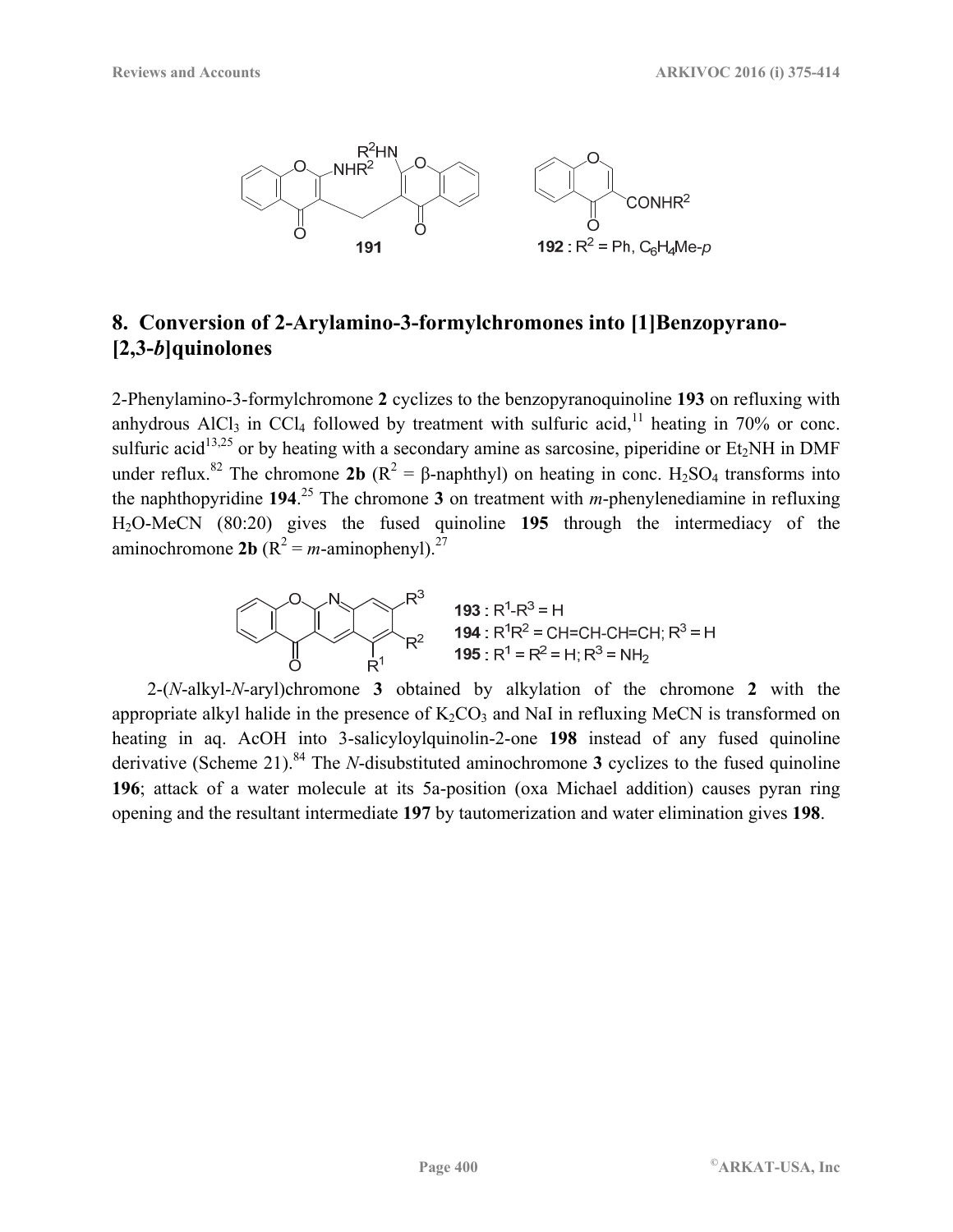

## **9. Reactions of 2-(***N***-Alkenyl-***N***-arylamino)-3-formylchromones**

The chromone **3b** ( $\equiv$  **199**), obtained by alkylation of **2b** (Ar = Ph, *p*-tolyl) with an appropriate allyl bromide, on treatment with the amine **200** in MeCN at ambient temperature gives a mixture of the amine exchange product **201** and the corresponding aldimine in its tautomeric form **202**, a small amount of  $3b$  remaining unreacted. The same reaction under Lewis acid (FeCl<sub>3</sub>, BF<sub>3</sub>.Et<sub>2</sub>O) or InCl3) catalysis affords either of the chromenonaphthyridines **204** and **205** (Scheme 22) in poor to moderate yield, the Brønsted acid triphenylphosphonium perchlorate (TPP) (40 mol%) giving the best results.85 The aldimine **203** initially formed by acid catalyzed condensation of **199** with **200** undergoes intramolecular imino-Diels-Alder reaction (IIDA) (Povarov reaction); *endo*-approach of the dienophile part in 203 is favoured when  $R^2 = Me$  to form 204 whereas favourable *exo*-approach of that in 203 ( $R^2 = Ph$ ) leads to the *trans* fused product 205.

![](_page_26_Figure_6.jpeg)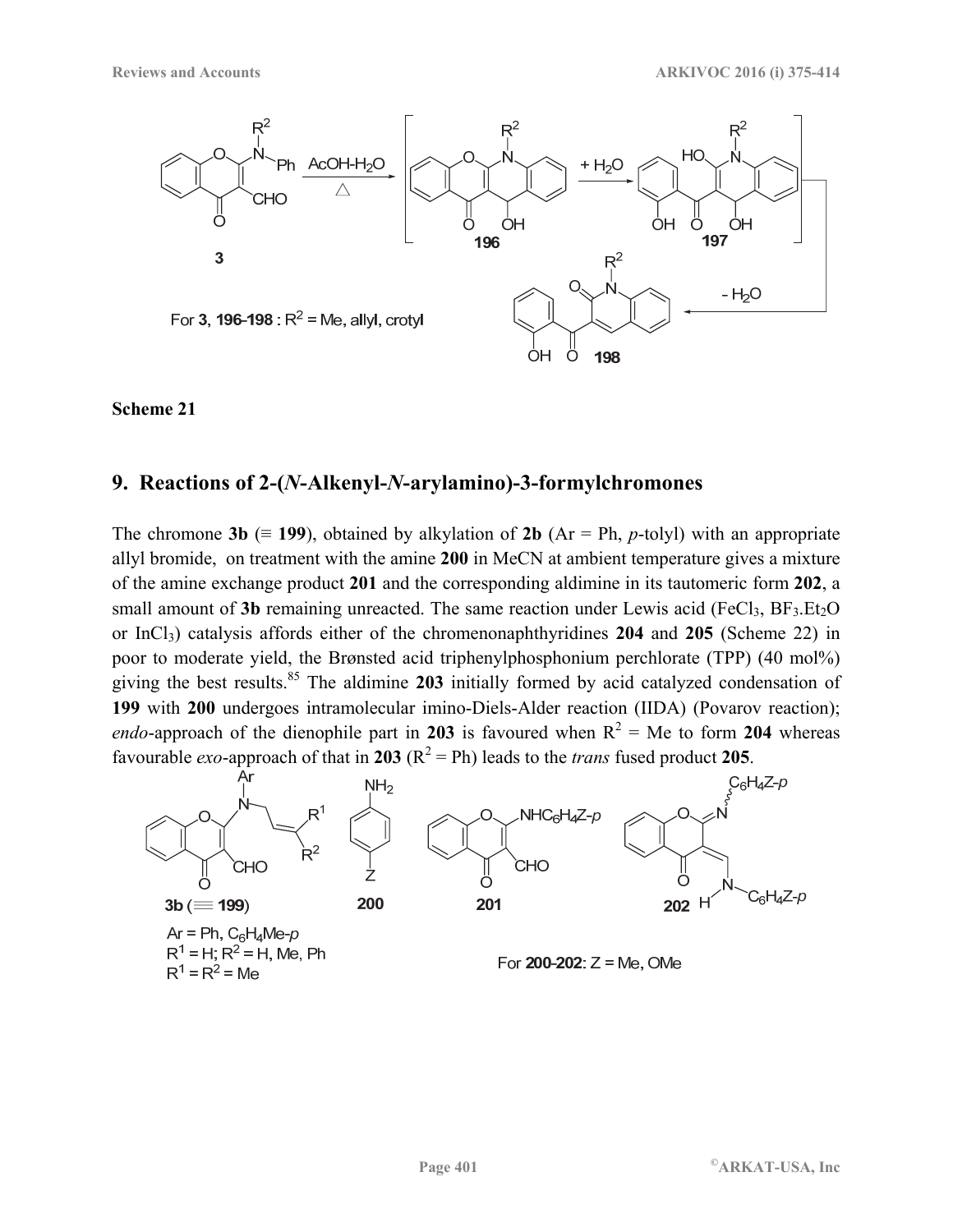![](_page_27_Figure_2.jpeg)

When an equimolar mixture of the chromone 199  $(R^1 = H)$  and sarcosine is subjected to conventional heating in toluene or microwave irradiation, the resultant azomethine ylid intermediate **206** undergoes regio- and stereo-selective intramolecular [3+2]cycloaddition giving the pyrrolo<sup>[2,3-*a*]azaxanthone **207** in good yields (Scheme 23).<sup>86</sup></sup>

![](_page_27_Figure_5.jpeg)

#### **Scheme 23**

Regio- and stereo-selective intramolecular [3+2]cycloaddition of the nitrone **208** generated *in situ* from the chromone 199 ( $Ar = Ph$ ;  $R<sup>1</sup> = H$ ) and *N*-methylhydroxyamine leads to the chromenopyridine fused isoxazole **209** (80-90%), sometimes associated with the amide **210** as a minor product (Scheme 24). $87,88$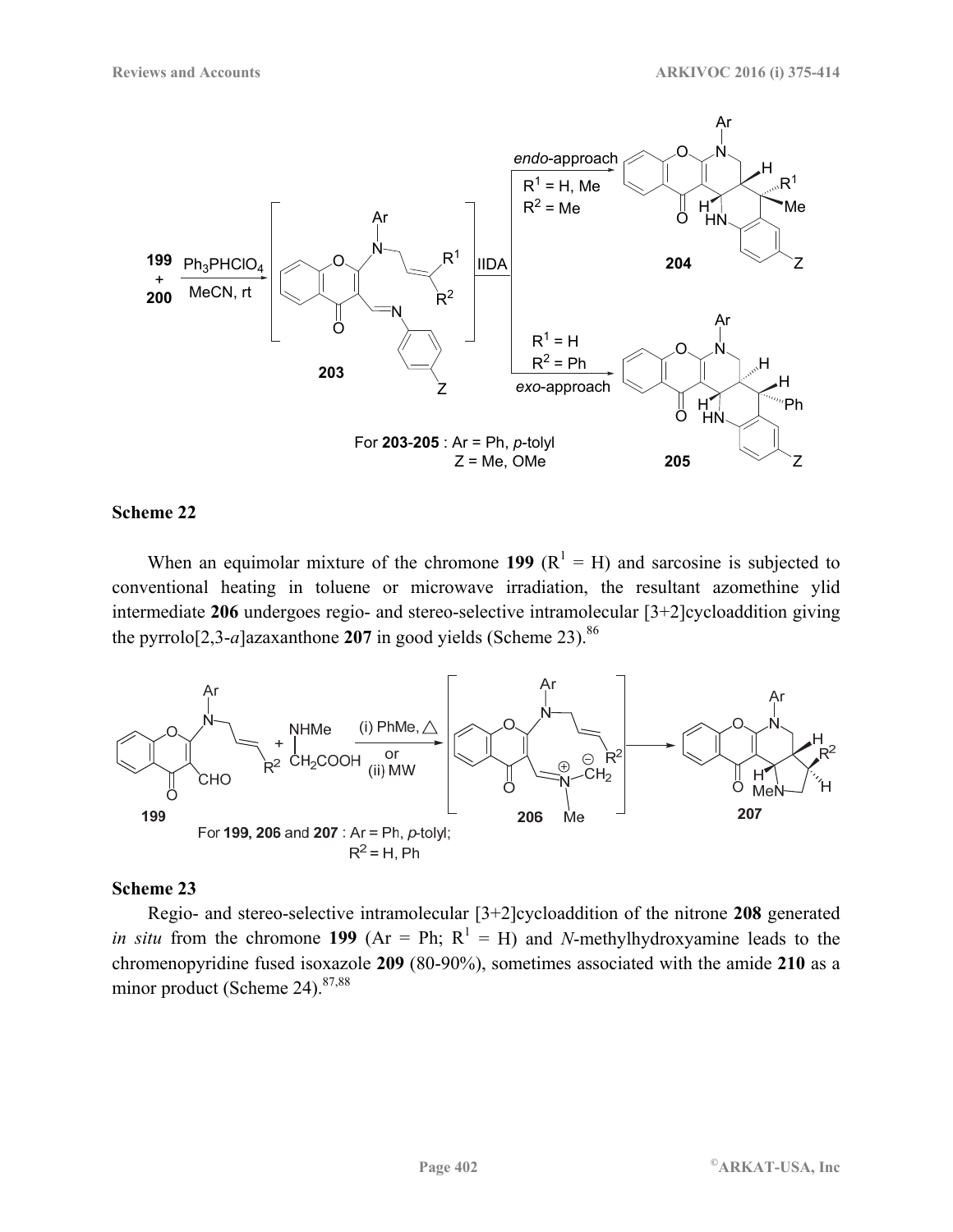![](_page_28_Figure_2.jpeg)

Base catalyzed condensation of 199 with nitroalkane  $R^3CH_2NO_2$  gives the nitroalkene 211. The compounds 211  $(R^1 = R^3 = H; R^2 = H, Me, Ph)$  are stable and fail to undergo  $[4+2]$ nitroalkene – olefin cycloaddition whereas other Henry condensation products 211 ( $\mathbb{R}^1$  = H, Me;  $R^2 = Me$ , Ph;  $R^3 = PhCO$ ,  $CO_2Et$ ) undergo intramolecular hetero-Diels-Alder reaction to afford the polycyclic nitronates 212. The nitronates 212  $(R^3 = H)$  undergo further transformations in the presence of a base. For example, 212  $(R^1 = R^2 = Me; R^3 = H)$  is not stable, but via 213 and **214** is transformed into the fused furanone **215** (Scheme 25).89

Wittig reaction of its aldehyde function with ethyl (triphenylphosphoranylidene)acetate converts the aminochromone 199 (R in place of Ar;  $R^1 = H$ ) into the benzopyran-3-ylacrylic ester **216**. This ester **216** when dissolved in xylene and the solution heated in sealed tube at 220- 230 °C undergoes a [1,5]allyl shift, the intermediate **217** cyclizing to the chromenopyridine **218**, migration of phenyl or benzyl group in 216 being completely ruled out (Scheme 26).<sup>68</sup> The fused pyridone 218 ( $R = Ph$ ,  $R^2 = H$ ) and its 8-chloro- and 8-fluoro- analogues have been evaluated *in vitro* for the cytotoxicity activity against various human cancer cell lines.<sup>90</sup>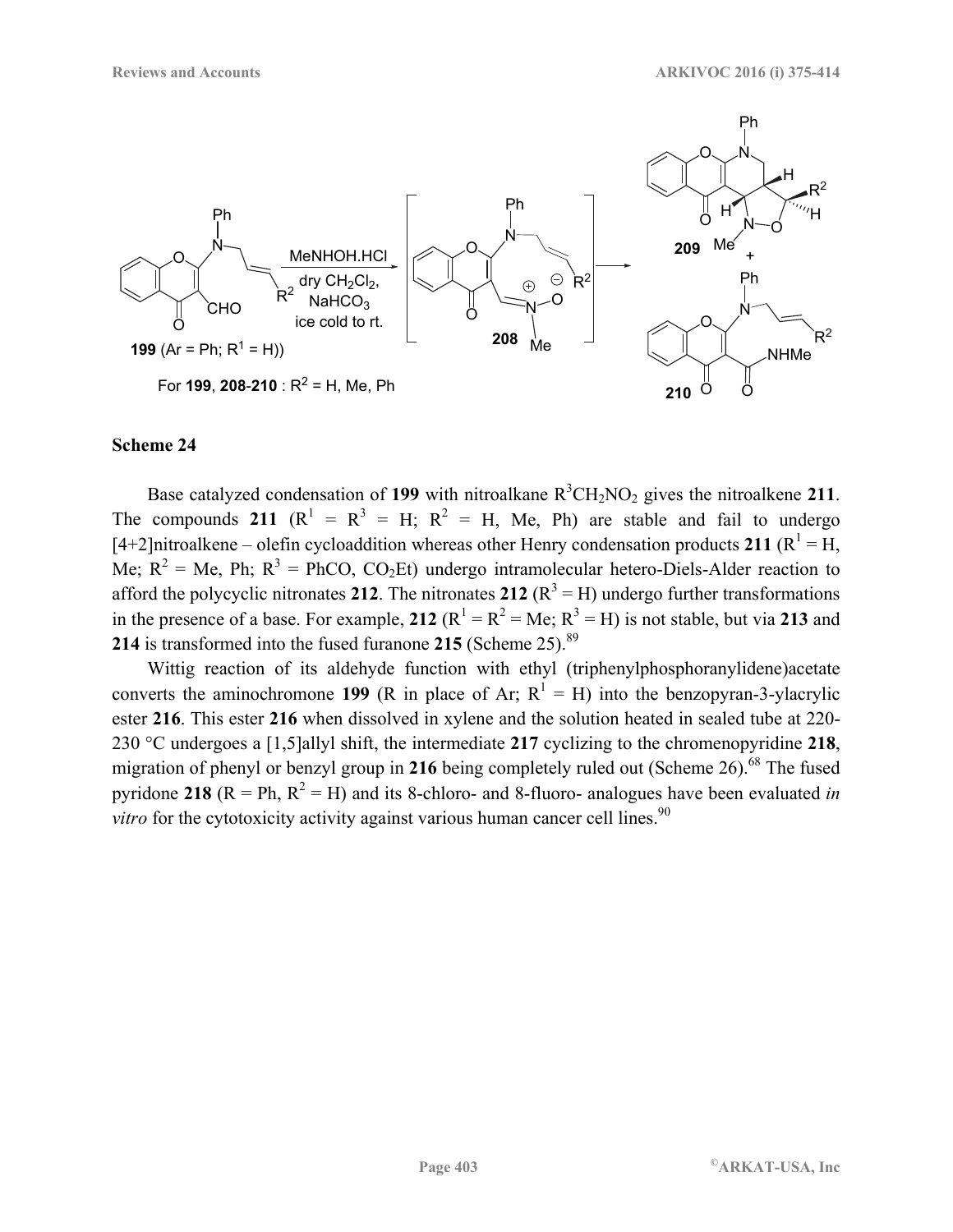![](_page_29_Figure_2.jpeg)

 $R^3$  = H, COPh, CO<sub>2</sub>Et; Ar = C<sub>6</sub>H<sub>5</sub>, C<sub>6</sub>H<sub>4</sub>Me-*p* 

**Scheme 25** 

![](_page_29_Figure_5.jpeg)

For 216-218 : R = Ph, PhCH<sub>2</sub>; R<sup>2</sup> = H, Me, Ph

#### **Scheme 26**

The aminochromone **199** with active methylene compounds such as dimedone, Meldrum's acid and 4-hydroxycoumarin in refluxing ethanol-pyridine initially gives the non-isolable Knoevenagel condensates, the nature of the substituents on *N*-atom of its amino group determining the subsequent reaction courses. A competitive reaction between intramolecular Michael-type reaction (phenyl group functioning as nucleophile) and intramolecular hetero Diels-Alder reaction has been controlled by regulating the substituents on the N atom as well as on the dienophile unit.<sup>91</sup> Thus, the condensate 219 obtained from 199 and dimedone having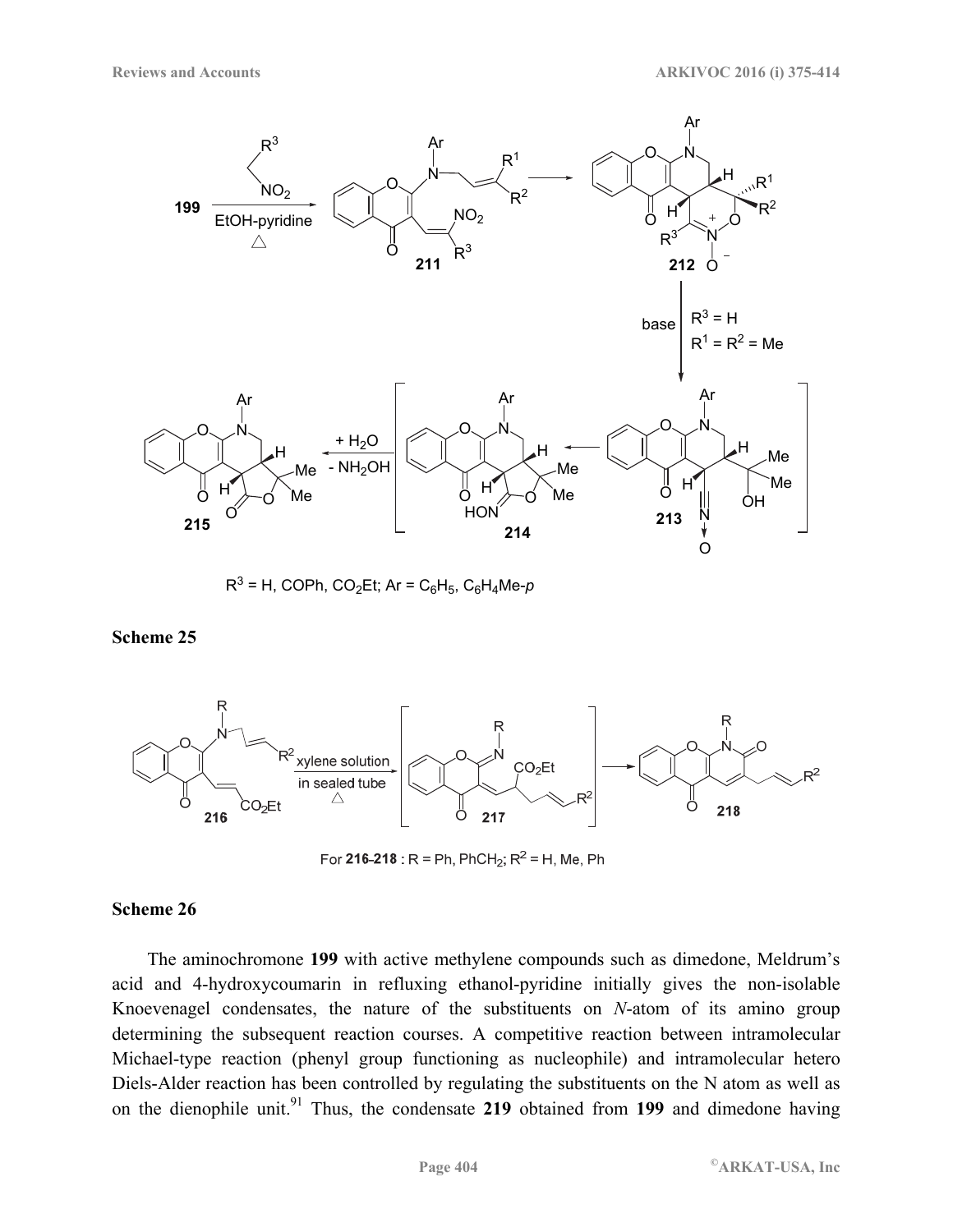terminal alkene cyclizes to the benzopyranoquinoline **220** (Scheme 27 – path *a*) but that with a non-terminal alkene undergoes intramolecular hetero-Diels-Alder reaction with *endo*-approach of the olefinic moiety yielding the *cis*-fused product **223** (path *b*). It is worth mentioning here that 223 ( $R^1 = R^2 = H$ ; Me or Et in place of Ar) also arises by base catalyzed reaction of 2-(*N*methyl or ethyl-*N*-allylamino)-3-formylchromone **199** ( $R^1 = R^2 = H$ ; Me or Et in place of Ar) with dimedone. The chromone **199** having non-terminal alkene on its amino nitrogen gives the tetracycle **224** with Meldrum's acid and a mixture of hexacycles **225** and **226** with 4 hydroxycoumarin.<sup>91</sup>

![](_page_30_Figure_3.jpeg)

223 :  $Ar = Ph$ ,  $C_6H_4$ -Me- $p$ 

**Scheme 27** 

![](_page_30_Figure_6.jpeg)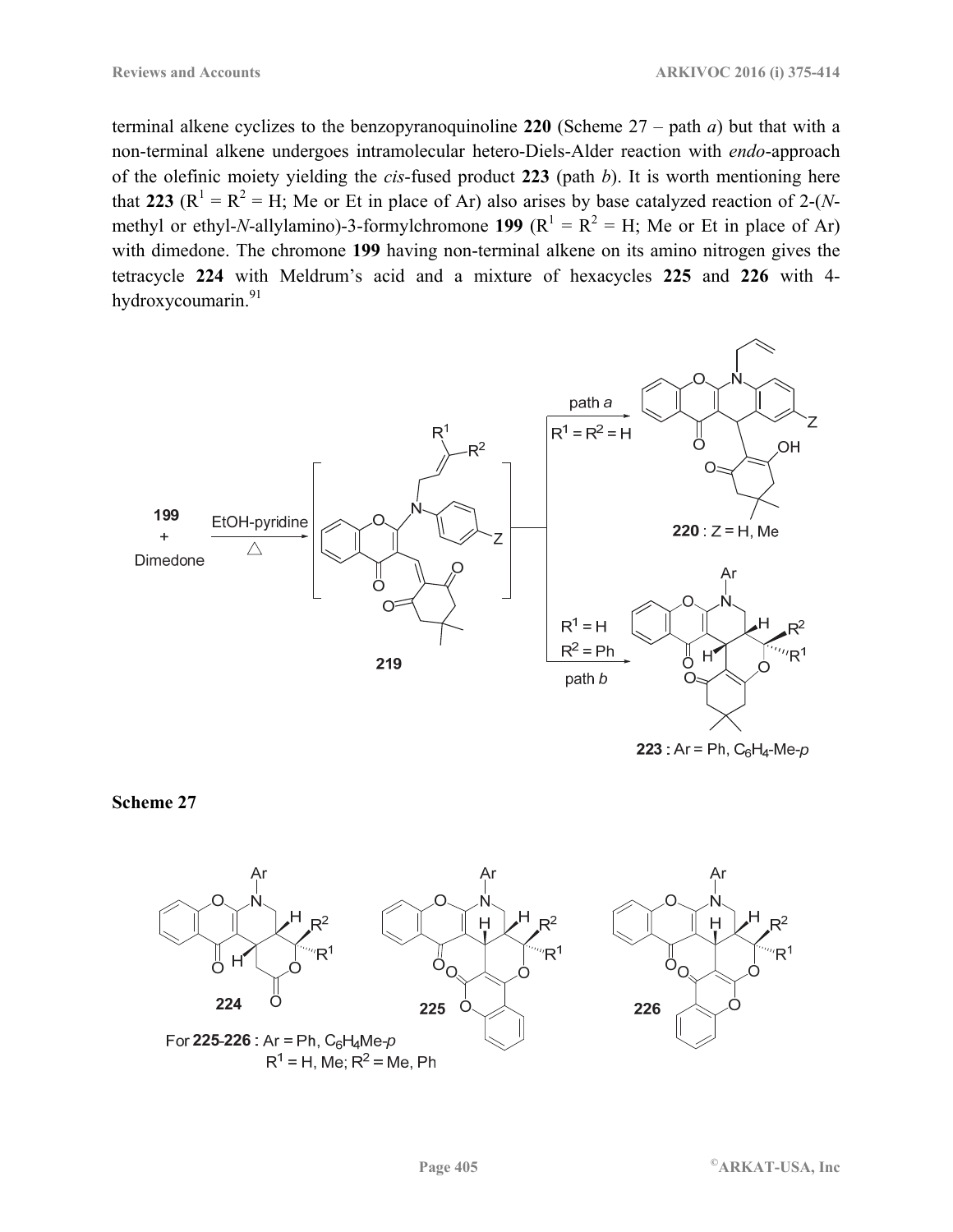## **10. Reactions of 2-(***N***-Alkynyl-***N***-arylamino)-3-formylchromones**

Treatment of the aminochromone 2b with Br-CH<sub>2</sub>-C≡C-R in refluxing acetonitrile containing K2CO3 and NaI under an argon atmosphere gives 2-(*N*-alkynyl-*N*-arylamino)-3-formylchromone **3c** ( $\equiv$  **227**). The chromone **227** ( $R = H$ ) undergoes I<sub>2</sub>-CuI (I<sub>2</sub> – 1 equiv., CuI – 0.2 equiv. stirring in MeCN at ambient temperature under argon atmosphere) mediated intramolecular alkyne – carbonyl metathesis (ACM) reaction yielding the chromeno[2,3-*b*]azepin-3,6-dione **228**; the chromone 227 ( $R = Me$ ) fails to undergo ACM reaction.<sup>92</sup>

Microwave irradiation of a well ground equimolar mixture of  $227 (R = Me, Ph)$  and dimedone undergoes domino Knoevenagel – hetero-Diels-Alder (DKHDA) reaction furnishing pyrano-azaxanthone 229 whereas conventional heating of  $227 (R = Me)$  admixed with dimedone in ethanol-pyridine causes its ACM to the acylazaxanthone **230**. 93

![](_page_31_Figure_5.jpeg)

## **11. Conclusion**

Syntheses of all the members **1**-**4** belonging to the 2-amino-3-formyl-1-benzopyran-4-one family, and their reactions with various nucleophiles and electrophiles, published to March 2016 have been comprehended.

## **References**

- 1. Ghosh, C. K.; Chakraborty, A. *Arkivoc* **2015**, *(vi)*, 288-361 for a recent review on 3 formylchromone. http://dx.doi.org/10.3998/ark.5550190.p009.020
- 2. Ghosh, C. K.; Chakraborty, A. *Arkivoc* **2016**, *(i)*, 111-149 for a recent review on 3-acyl-2 methylchromone. http://dx.doi.org/10.3998/ark.5550190.p009.449
- 3. Petersen, U.; Heitzer, H. *Liebigs Ann. Chem.* **1976**, 1659-1662. http://dx.doi.org/10.1002/jlac.197619760913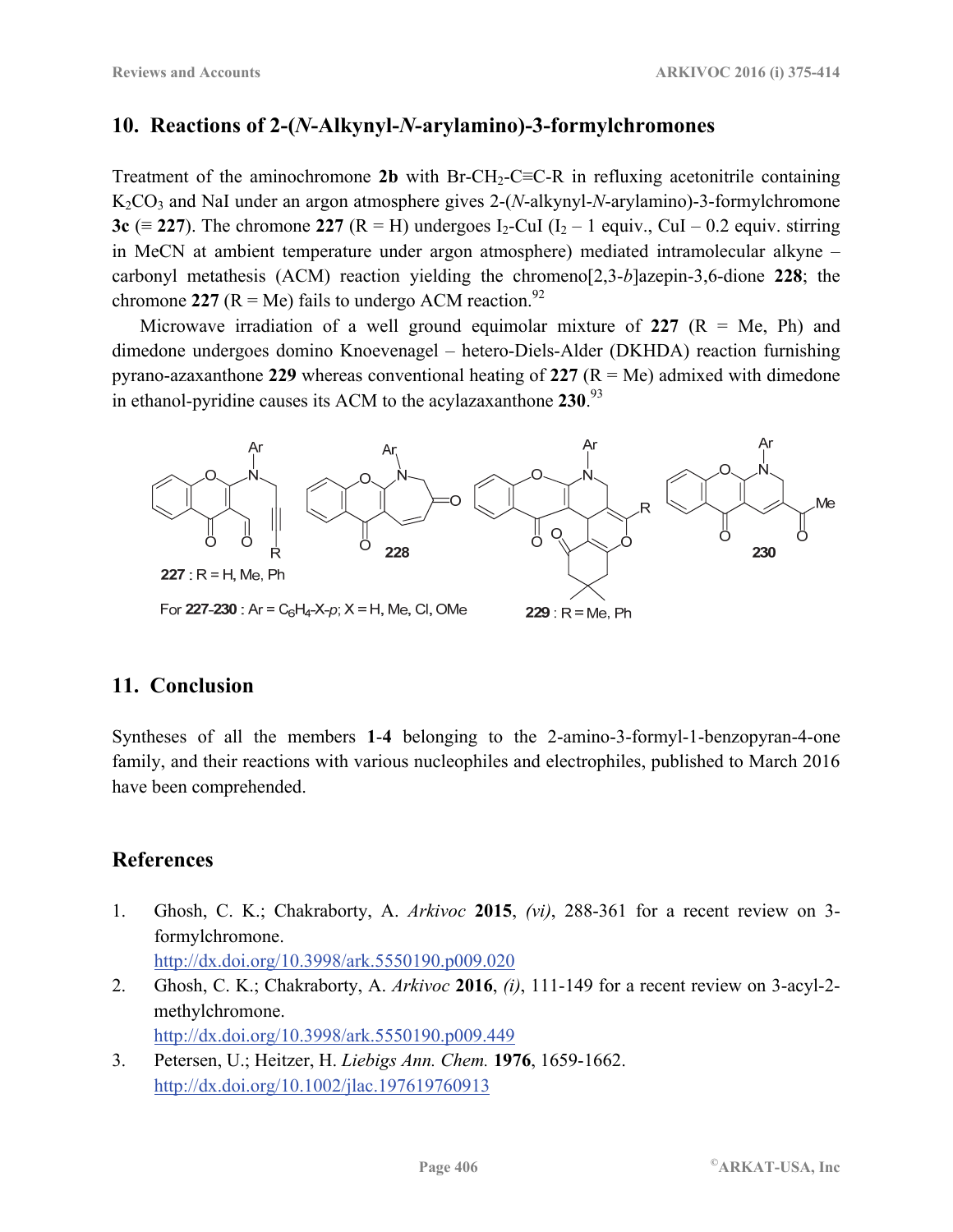- 4. Ishiguro, T.; Ukawa, K.; Sugihara, H.; Nohara, A. *Heterocycles* **1981**, *16*, 733-740. http://dx.doi.org/10.3987/R-1981-05-0733
- 5. Nohara, A.; Ishiguro, T.; Ukawa, K.; Sugihara, H.; Maki, Y.; Sanno, Y. *J. Med. Chem.* **1985**, *28*, 559-568. http://dx.doi.org/10.1021/jm50001a005
- 6. Ghosh, C. K.; Tewari, N. *J. Org. Chem.* **1980**, *45*, 1964-1968. http://dx.doi.org/10.1021/jo01298a042
- 7. Ghosh, C. K.; Bhattacharyya, S.; Ghosal, N.; Achari, B. *J. Chem. Res. (S)* **1998**, 178-179; (*M*) **1998**, 859-862. http://dx.doi.org/10.1039/A706609K
- 8. Ghosh, C. K.; Tewari, N.; Bandyopadhyay, C. *Indian J. Chem.* **1983**, *22B*, 1200-1204.
- 9. Sosnovskikh, V. Y.; Moshkin, V. S.; Eltsov, O. S. *Russ. Chem. Bull.* **2010**, *59*, 2151-2154. http://dx.doi.org/10.1007/s11172-010-0372-0
- 10. Ghosh, C. K.; Karak, S. K. *J. Heterocycl. Chem.* **2005**, *42*, 1035-1042. http://dx.doi.org/10.1002/jhet.5570420601
- 11. Ishar, M. P. S.; Kumar, K.; Singh, R. *Tetrahedron Lett.* **1998**, *39*, 6547-6550. http://dx.doi.org/10.1016/S0040-4039(98)01362-8
- 12. Bandyopadhyay, C.; Sur, K. R.; Patra, R.; Sen, A. *Tetrahedron* **2000**, *56*, 3583-3587. http://dx.doi.org/10.1016/S0040-4020(00)00269-6
- 13. Ghosh, T.; Bandyopadhyay, C. *Tetrahedron Lett.* **2004**, *45*, 6169-6172. http://dx.doi.org/10.1016/j.tetlet.2004.06.033
- 14. Bandyopadhyay, C.; Sur, K. R.; Patra, R.; Banerjee, S. *J. Chem. Res. (S)* **2003**, 459-460. http://dx.doi.org/10.3184/030823403103174812
- 15. Balbi, A.; Roma, G.; Mazzei, M.; Sottofattori, E.; Cadel, S.; Schiantarelli, P. *Farmaco* **1989**, *44*, 565-577.
- 16. Roma, G.; Ermili, A.; Mazzei, M. *J. Heterocycl. Chem.* **1975**, *12*, 31-35. http://dx.doi.org/10.1002/jhet.5570120106
- 17. Biswas, P.; Ghosh, J.; Sarkar, T.; Bandyopadhyay, C. *J. Chem. Res.* **2015**, *39*, 734-737. http://dx.doi.org/10.3184/174751915X14477880702453
- 18. Arjmand, F.; Sayeed, F.; Muddassir, M. *J. Photochem. Photobiol.* **2011**, *103*, 166-179. http://dx.doi.org/10.1016/j.jphotobiol.2011.03.001
- 19. Arjmand, F.; Jamsheera, A.; Afzal, M.; Tabassum, S. *Chirality* **2012**, *24*, 977-986. http://dx.doi.org/10.1002/chir.22081
- 20. Booysen, I. N.; Adebisi, A.; Akerman, M. P. *Inorg. Chim. Acta* **2015**, *433*, 13-20. http://dx.doi.org/10.1016/j.ica.2015.04.031
- 21. Numa, M. M. D.; Lee, L. V.; Hsu, C.-C.; Bower, K. E.; Wong, C.-H. *ChemBioChem.* **2005**, *6*, 1002-1006. http://dx.doi.org/10.1002/cbic.200500009
- 22. Sottofattori, E.; Grandi, T.; Balbi, A. *Tetrahedron Lett.* **1995**, *36*, 1331-1332. http://dx.doi.org/10.1016/0040-4039(94)02469-R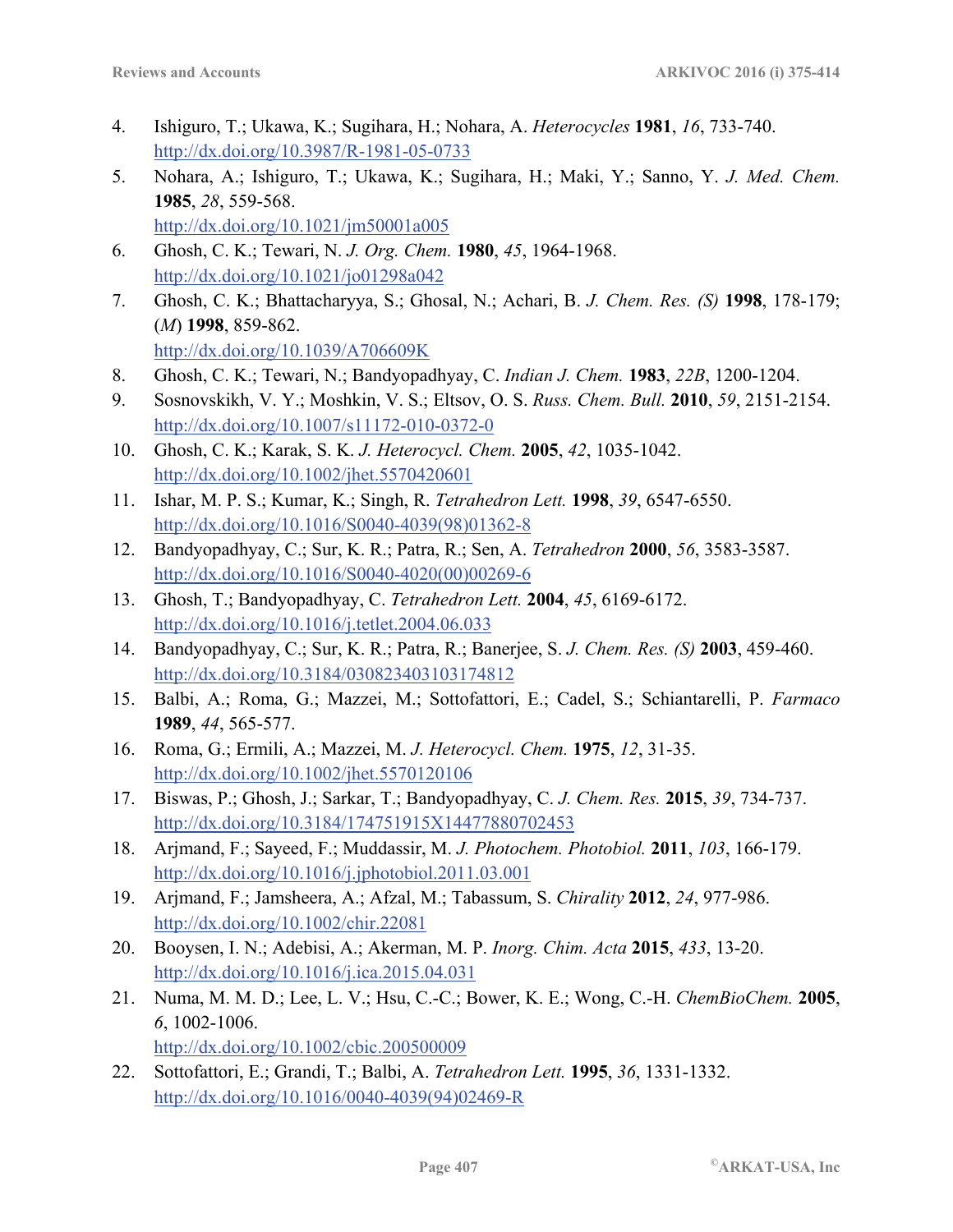- 23. Sottofattori, E.; Anzaldi, M.; Mazzei, M.; Miele, M.; Balbi, A.; Pyshnyi, D. S.; Zakharova, O. D.; Abranova, T. V. *Bioorg. Med. Chem.* **2005**, *13*, 1515-1522. http://dx.doi.org/10.1016/j.bmc.2004.12.030
- 24. Sottofattori, E.; Anzaldi, M.; Balbi, A.; Artali, R.; Bombieri, G. *Helv. Chim. Acta* **2002**, *85*, 1698-1705. http://dx.doi.org/10.1002/1522-2675(200206)85:6<1698::AID-HLCA1698>3.0.CO;2-B
- 25. Singh, G.; Singh, R.; Girdhar, N. K.; Ishar, M. P. S. *Tetrahedron* **2002**, *58*, 2471-2480. http://dx.doi.org/10.1016/S0040-4020(02)00128-X
- 26. Singh, G.; Singh, G.; Ishar, M. P. S. *Synlett* **2003**, 256-258. http://dx.doi.org/10.1055/s-2003-36780
- 27. Singh, G.; Singh, L.; Ishar, M. P. S. *Tetrahedron* **2002**, *58*, 7883-7890. http://dx.doi.org/10.1016/S0040-4020(02)00908-0
- 28. Ishar, M. P. S.; Singh, G.; Singh, S.; Sreenivasan, K. K.; Singh, G. *Bioorg. Med. Chem. Lett.* **2006**, *16*, 1366-1370. http://dx.doi.org/10.1016/j.bmcl.2005.11.044
- 29. Ghosh, C. K.; Ghosh, C.; Patra, A. *Indian J. Chem.* **1998**, *37B*, 387-390.
- 30. Ibrahim, M. A.; El-Mahdy, K. *Phosphorus, Sulfur, Silicon, Relat. Elem.* **2009**, *184*, 2945- 2958. http://dx.doi.org/10.1080/10426500802625594
- 31. Sosnovskikh, V. Y.; Moshkin, V. S.; Kodess, M. I. *Tetrahedron Lett.* **2009**, *50*, 6515-6518. http://dx.doi.org/10.1016/j.tetlet.2009.09.028
- 32. Roma, G.; Ermili, A.; Balbi, A.; Massa, E.; DiBraccio, M. *J. Heterocycl. Chem.* **1981**, *18*, 1619-1623. http://dx.doi.org/10.1002/jhet.5570180827
- 33. Praveen, M.; Azaz, S.; Malla, A. M.; Ahmad, F.; da Silva, P. S. P.; Ramos, S. M. *New J. Chem.* **2015**, *39*, 469-481. http://dx.doi.org/10.1039/C4NJ01666A
- 34. Sosnovskikh, V. Y.; Moshkin, V. S.; Kodess, M. I. *J. Heterocycl. Chem.* **2010**, *47*, 629- 633.
	- http://dx.doi.org/10.1002/jhet.370
- 35. Lazarenkow, A.; Nawrot-Modranka, J.; Brezinska, E.; Krajewska, U.; Rozalski, M. *Med. Chem. Res.* **2012**, *21*, 1861-1868. http://dx.doi.org/10.1007/s00044-011-9703-4
- 36. Bevan, P. S.; Ellis, G. P.; Hudson, H. V.; Romney-Alexander, T. M.; Williams, J. M. *J. Chem. Soc., Perkin Trans. 1* **1986**, 1643-1649. http://dx.doi.org/10.1039/P19860001643
- 37. Marwani, H. M. *Asian J. Chem.* **2011**, *23*, 4528-4532. http://www.asianjournalofchemistry.co.in/User/ViewFreeArticle.aspx?ArticleID=23\_10\_7 4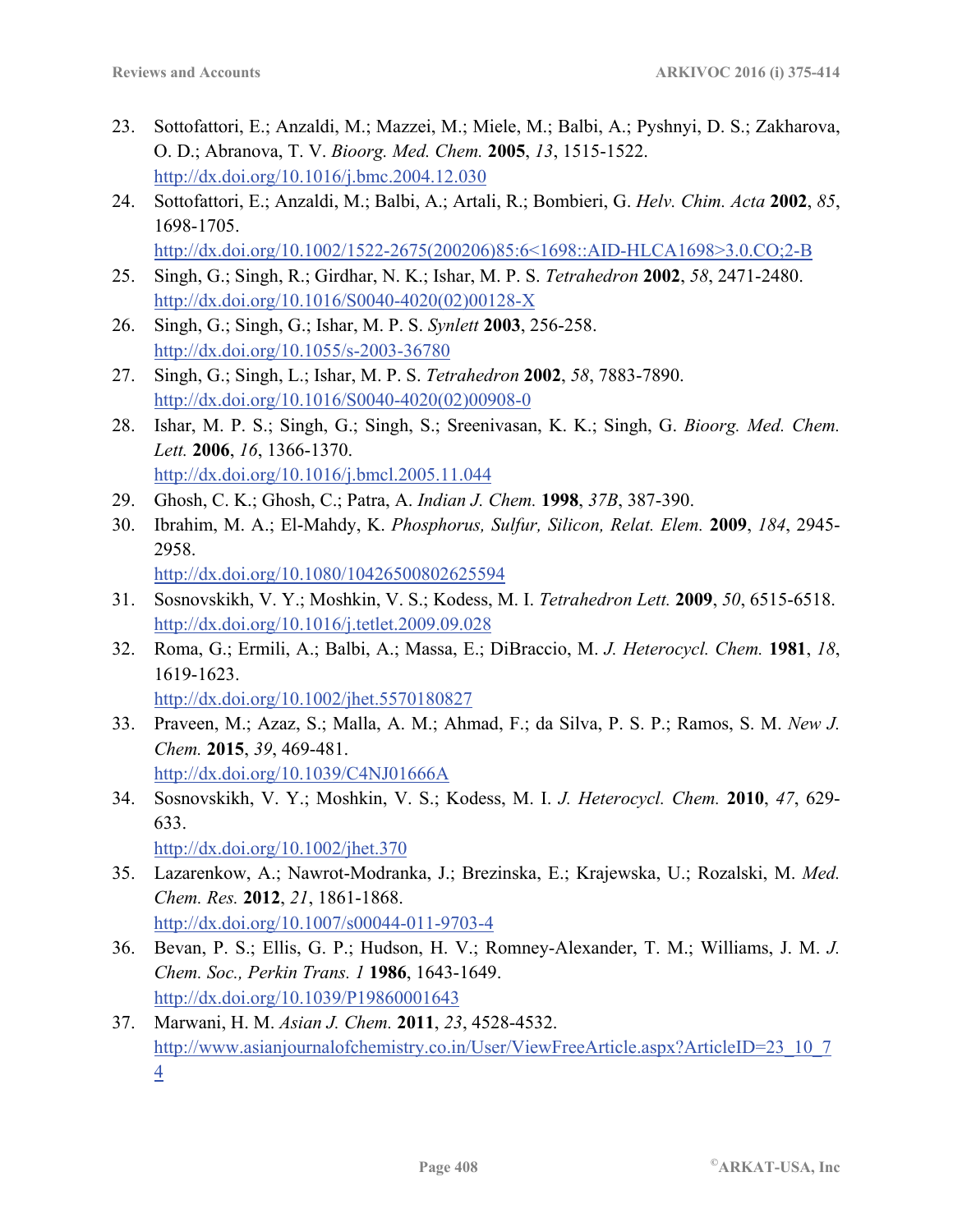- 38. Huang, S. S. C.; Ren, S.; Tokes, Z. A.; Csipke, C.; Guan, Y.; Chou, T.-C.; Bonaz-Krause, P.; Zyrianov, Y.; Mckenna, C. E.; Lien, E. J. *Med. Chem. Res.* **2002**, *11*, 168-194. http://eurekamag.com/research/011/325/011325812.php
- 39. Shebl, M.; Ibrahim, M. A.; Khalil, S. M. E.; Stephan, S. L.; Habib, H. *Spectrochim. Acta Part A: Mol. Biomol. Spectroscopy* **2013**, *115*, 399-408. http://dx.doi.org/10.1016/j.saa.2013.06.075
- 40. Singh, G.; Sharma, S. *J. Chem. Pharm. Res.* **2015**, *7*, 599-605. http://jocpr.com/vol7-iss5-2015/JCPR-2015-7-5-599-605.pdf
- 41. Gokhale, N.; Sanjay, J. *Int. J. Pharm. Sci. Res.* **2015**, *6*, 1792-1804. http://dx.doi.org/10.13040/IJPSR.0975-8232.6(4).1792-04
- 42. Gajbhiye, A.; Reddy, V. M.; Achaiah, G. *Indian J. Heterocycl. Chem.* **2007**, *16*, 235-238.
- 43. Sharma, A.; Patil, S.; Achaiah, G.; Gajbhiye, A. *Oriental J. Chem.* **2007**, *23*, 951-955.
- 44. Mahapatra, A. K.; Manna, S. K.; Mandal, D.; DasMukhopadhyay, C. *Inorg. Chem.* **2013**, *52*, 10825-10834. http://dx.doi.org/10.1021/ic4007026
- 45. Sosnovskikh, V. Y.; Moshkin, V. S.; Kodess, M. I. *Tetrahedron Lett.* **2008**, *49*, 6856-6859. http://dx.doi.org/10.1016/j.tetlet.2008.09.091
- 46. Sosnovskikh, V. Y.; Moshkin, V. S. *Chem. Heterocycl. Chem.* **2012**, *48*, 139-146. http://dx.doi.org/10.1007/s10593-012-0977-3
- 47. Ghosh, C. K.; Chakraborty, A. *Arkivoc* **2015**, *(vi)*, 417-445. http://dx.doi.org/10.3998/ark.5550190.p009.273
- 48. Roma, G.; Ermili, A.; Mazzei, M. *J. Heterocycl. Chem.* **1976**, *13*, 761-764. http://dx.doi.org/10.1002/jhet.5570130415
- 49. Raj, T.; Bhatia, R. K.; Sharma R. K.; Gupta, V.; Sharma, D.; Ishar, M. P. S. *Eur. J. Med. Chem.* **2009**, *44*, 3209-3216. http://dx.doi.org/10.1016/j.ejmech.2009.03.030
- 50. Raj, T.; Bhatia, R. K.; Kapur, A.; Sharma, M.; Saxena, A. K.; Ishar, M. P. S. *Eur. J. Med. Chem.* **2010**, *45*, 790-794. http://dx.doi.org/10.1016/j.ejmech.2009.11.001
- 51. Duda, B.; Tverdomed, S. N.; Röschenthaler, G.-V. *Org. Biomol. Chem.* **2011**, *9*, 8228- 8232. http://dx.doi.org/10.1039/C1OB06379K
- 52. Esmaeili, A. A.; Ghareghani, O. *Helv. Chim. Acta* **2007**, *90*, 1712-1717. http://dx.doi.org/10.1002/hlca.200790178
- 53. Yoon, K.; Ha, S. M.; Kim, K. *J. Org. Chem.* **2005**, *70*, 5741-5744. http://dx.doi.org/10.1021/jo050420c
- 54. Ghosh, C. K. *Synth. Commun.* **1978**, *8*, 487-490. http://dx.doi.org/10.1080/00397917808063577
- 55. Ghosh, C. K.; SinhaRoy, D. K.; Mukherjee, K. K. *J. Chem. Soc. Perkin Trans. 1* **1979**, 1964-1968.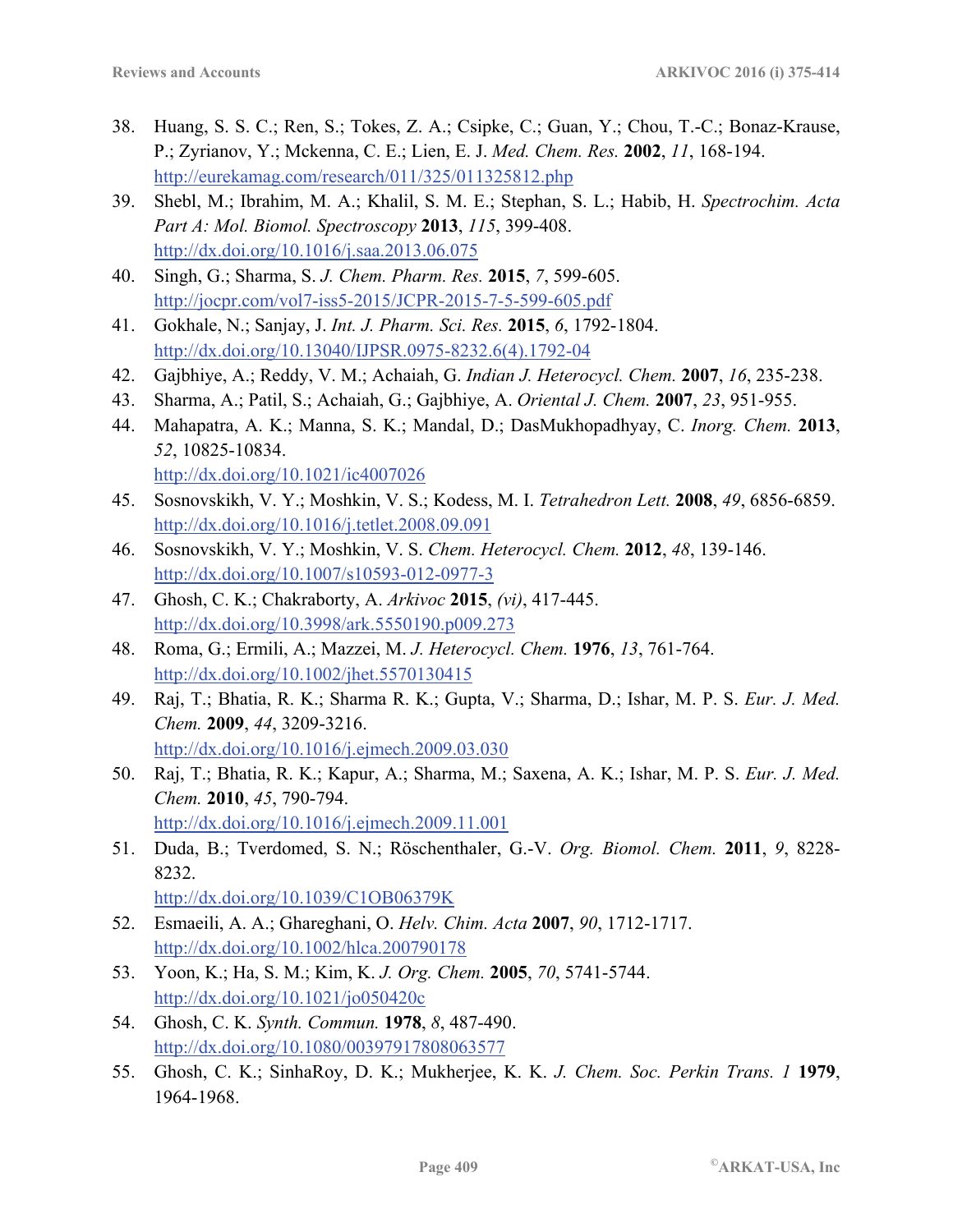http://dx.doi.org/10.1039/P19790001964

56. Abdel-Rahman, A.-R. H.; Girges, M. M.; El-Ahl, A.-A. S.; Sallam, L. M. *Heteroatom Chem.* **2006**, *17*, 2-7.

http://dx.doi.org/10.1002/hc.20152

57. Ibrahim, S. S.; Allimony, H. A.; Abdel-Halim, A. M.; Ibrahim, M. A. *Arkivoc* **2009**, *(xiv)*, 28-38.

http://dx.doi.org/10.3998/ark.5550190.0010.e03

- 58. Ibrahim, M. A.; El-Gohary, N. M.; Ibrahim, S. S.; Said, S. *Chem. Heterocycl. Compds.* **2015**, *50*, 1624-1633. http://dx.doi.org/10.1007/s10593-014-1632-y
- 59. Ryabukhin, S. V.; Plaskon, A. S.; Naumchik, V. S.; Volochnyuk, D. M.; Pipko, S. E.; Tolmachev, A. A. *Heterocycles* **2007**, *71*, 2397-2411. http://dx.doi.org/10.3987/COM-07-11128
- 60. Parveen, M.; Malla, A. M.; Alam, M.; Ahmad, M.; Rafiq, S. *New J. Chem.* **2014**, *38*, 1655- 1667. http://dx.doi.org/10.1039/C3NJ01384G
- 61. Ibrahim, M. A. *Tetrahedron* **2013**, *69*, 6861-6865. http://dx.doi.org/10.1016/j.tet.2013.06.011
- 62. Ibrahim, M. A.; Hassanin, H. M.; Gabr, Y. A.; Alnamer, Y. A. *J. Braz. Chem. Soc.* **2012**, *23*, 905-912. http://dx.doi.org/10.1590/S0103-50532012000500016
- 63. Ibrahim, M. A.; Hassanin, H. M.; Gabr, Y. A.-A.; Alnamer, Y. A.-S. *Eur. J. Chem.* **2010**, *1*, 195-199. http://dx.doi.org/10.5155/eurjchem.1.3.195‐199.91

64. Siddiqui, Z. N. *Tetrahedron Lett.* **2012**, *53*, 4974-4978.

- http://dx.doi.org/10.1016/j.tetlet.2012.07.013
- 65. Eiden, F.; Berndl, K. *Arch. Pharm. (Weinheim)* **1986**, *319*, 347-354. http://dx.doi.org/10.1002/ardp.19863190410
- 66. Maiti, S.; Panja, S. K.; Bandyopadhyay, C. *J. Heterocycl. Chem.* **2010**, *47*, 973-981. http://dx.doi.org/10.1002/jhet.397
- 67. Roma, G.; Di Braccio, M.; Ermilli, A. *Farmaco*, *Ed. Sci.* **1979**, *34*, 646-656.
- 68. Singh, G.; Singh, G.; Ishar, M. P. S. *Helv. Chim. Acta* **2003**, *86*, 169-180. http://dx.doi.org/10.1002/hlca.200390008
- 69. Ali, E.-S. T.; Abdel-Azi, A.-A. S.; El-Shaaer, H. M.; Hanafty, F. I.; El-Fauomy, A. Z. *Turkish J. Chem.* **2008**, *32*, 365-374. http://journals.tubitak.gov.tr/chem/issues/kim-08-32-3/kim-32-3-9-0711-15.pdf
- 70. Parveen, M.; Azaz, S.; Malla, A. M.; Ahmad, F.; Ahmad, M.; Gupta, M. *RSC Adv.* **2016**, *6*, 148-162. http://dx.doi.org/10.1039/C5RA21146H
- 71. Waldmann, H.; Karunakar, G. V.; Kumar, K. *Org. Lett.* **2008**, *10*, 2159-2162.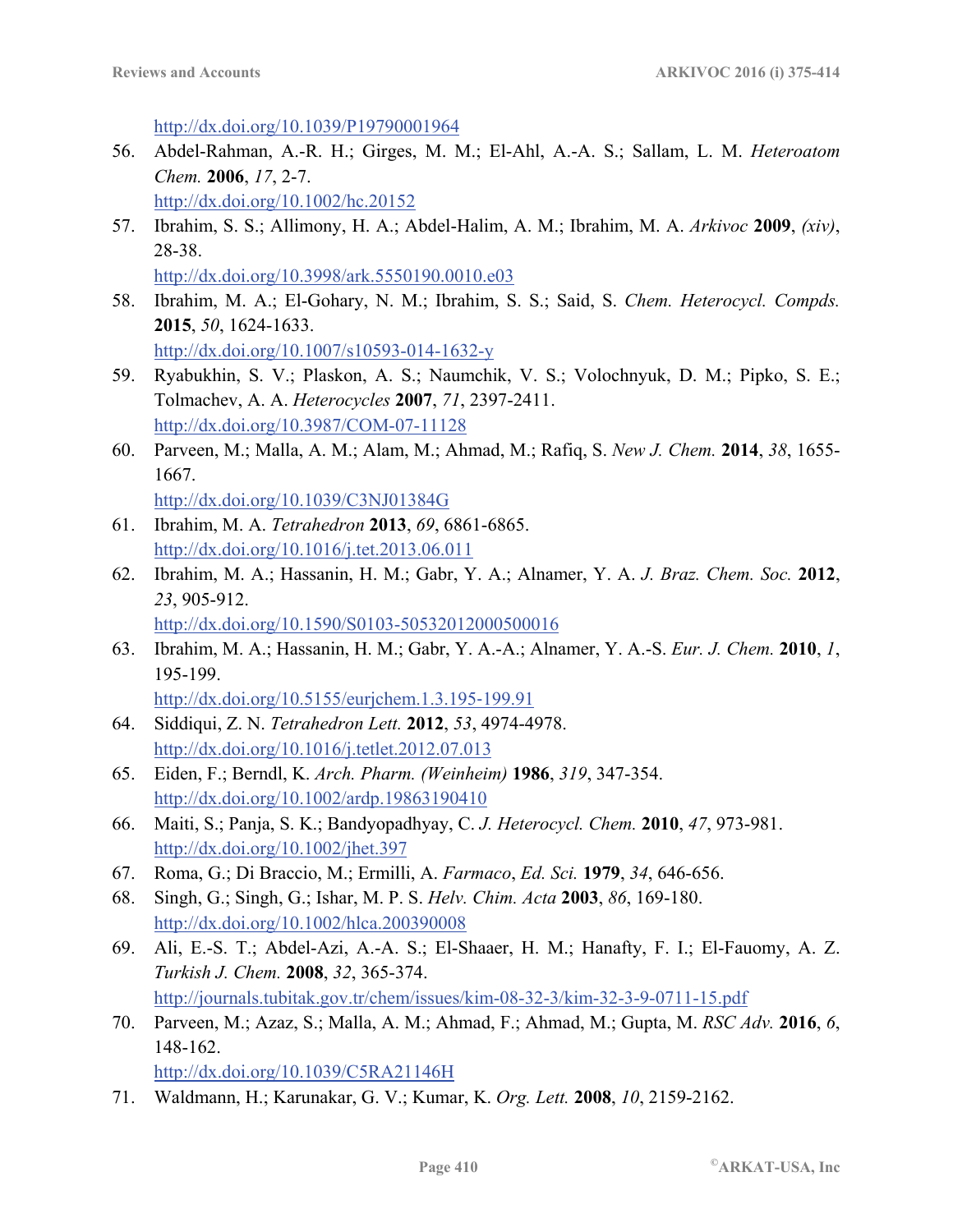http://dx.doi.org/10.1021/ol8005634

- 72. Ibrahim, M. A. *Synth. Commun.* **2009**, *39*, 3527-3545. http://dx.doi.org/10.1080/00397910902788141
- 73. Ibrahim, M. A. M. *Eur. J. Chem.* **2010**, 124-128. http://dx.doi.org/10.5155/eurjchem.1.2.124-128.75
- 74. Dormer, P. G.; Eng, K. K.; Farr, R. N.; Humphrey, G. R.; McWilliams, J. C.; Reider, P. J.; Sager, J. W.; Volante, R. P. *J. Org. Chem.* **2003**, *68*, 467-477. http://dx.doi.org/10.1021/jo026203i
- 75. Nagarajan, S.; Arjun, P.; Raaman, N.; Das, T. M. *Carbohydr. Res.* **2010**, *345*, 1988-1997. http://dx.doi.org/10.1016/j.carres.2010.07.016
- 76. Siddiqui, Z. N.; Khuwaja, G.; Asad, M. *Indian J. Chem.* **2006**, *45B*, 2341-2345. http://nopr.niscair.res.in/bitstream/123456789/6691/1/IJCB%2045B(10)%202341-2345.pdf
- 77. Siddiqui, Z. N.; Praveen, S.; Farooq, F. *Chem. Papers* **2010**, *64*, 818-824. http://dx.doi.org/10.2478/s11696-010-0072-0
- 78. Dusemund, J.; Schurreit, T. *Arch. Pharm. (Weinheim)* **1984**, *317*, 377-379. http://dx.doi.org/10.1002/ardp.19843170419
- 79. Schurreit, T. *Arch. Pharm. (Weinheim)* **1987**, *320*, 500-506. http://dx.doi.org/10.1002/ardp.19873200605
- 80. Ellis, G. P.; Romney-Alexander, T. M. *J. Chem. Res. (S)* **1984**, 350-351.
- 81. Ibrahim, M. A.; El-Gohary, N. M.; Said, S. *J. Heterocycl. Chem.* **2016**, *53*, 117-120. http://dx.doi.org/10.1002/jhet.2285
- 82. Maiti, S.; Panja, S. K.; Bandyopadhyay, C. *Tetrahedron Lett.* **2009**, *50*, 3966-3969. http://dx.doi.org/10.1016/j.tetlet.2009.04.087
- 83. Maiti, S.; Panja, S. K.; Bandyopadhyay, C. *Tetrahedron Lett.* **2011**, *52*, 1946-1948. http://dx.doi.org/10.1016/j.tetlet.2011.02.053
- 84. Maiti, S.; Mallick, S.; Panja, S. K.; Pal, C.; Bandyopadhyay, C. *Synlett* **2011**, 2001-2004. http://dx.doi.org/10.1055/s-0030-1260977
- 85. Maiti, S.; Panja, S. K.; Sadhukhan, K.; Ghosh, J.; Bandyopadhyay, C. *Tetrahedron Lett.* **2012**, *53*, 694-696. http://dx.doi.org/10.1016/j.tetlet.2011.11.130
- 86. Maiti, S.; Lakshmykanth, T. M.; Panja, S. K.; Mukhopadhyay, R.; Datta, A.; Bandyopadhyay, C. *J. Heterocycl. Chem.* **2011**, *48*, 763-768. http://dx.doi.org/10.1002/jhet.567
- 87. Singh, G.; Ishar, M. P. S.; Gupta, V.; Singh, G.; Kalyan, M.; Bhella, S. S. *Tetrahedron* **2007**, *63*, 4773-4778. http://dx.doi.org/10.1016/j.tet.2007.03.086
- 88. Singh, S.; Chopra, A.; Singh, G.; Saxena, A. K.; Ishar, M. P. S. *J. Pharm. Res.* **2013**, *7*, 337-341.

http://dx.doi.org/10.1016/j.jopr.2013.04.018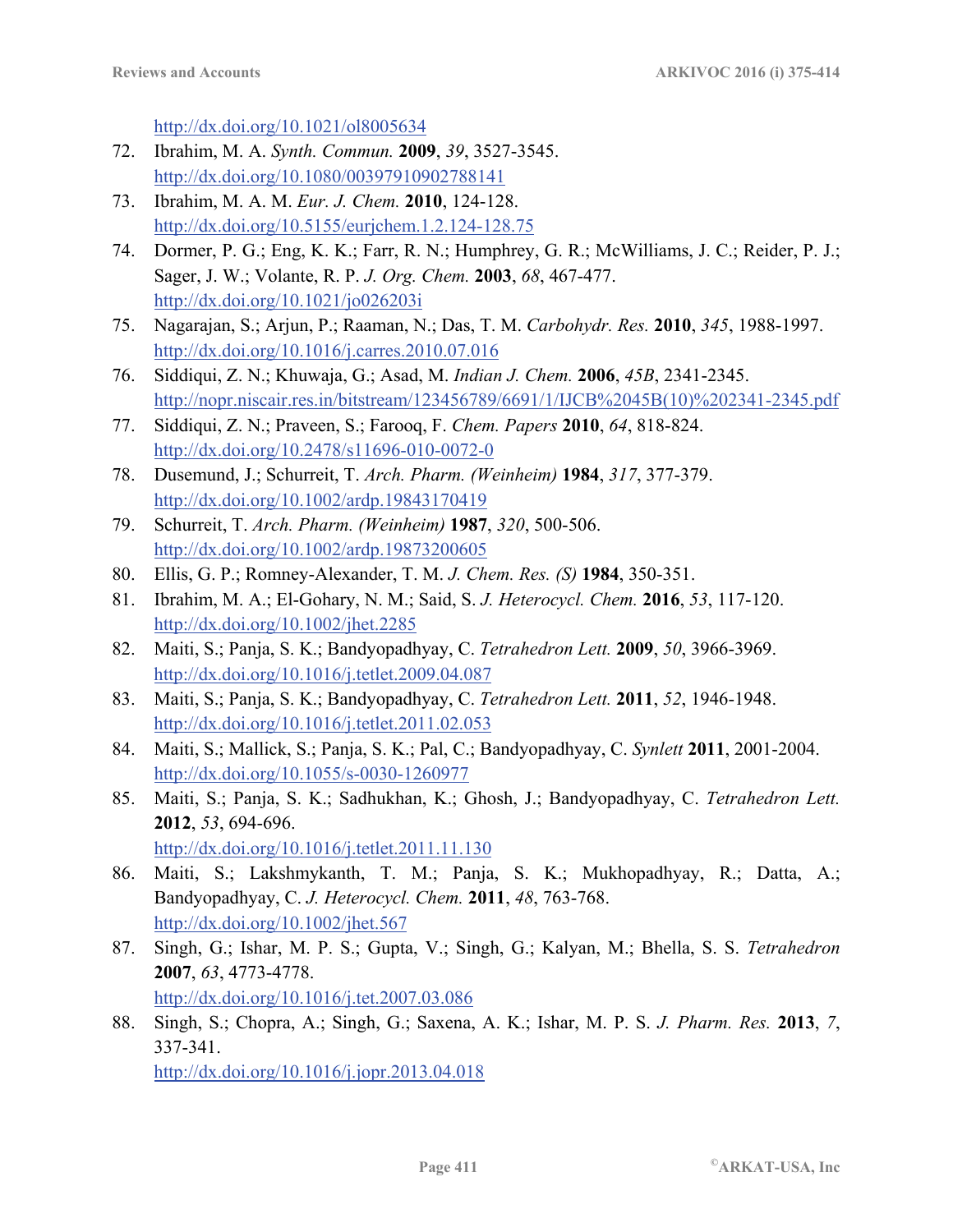- 89. Biswas, P.; Ghosh, J.; Maiti, S.; Banerjee, S.; Bandyopadhyay, C. *Tetrahedron Lett.* **2013**, *54*, 3466-3470. http://dx.doi.org/10.1016/j.tetlet.2013.04.095
- 90. Singh, B.; Sharma, V.; Singh, G.; Kumar, R.; Arora, S.; Ishar, M. P. S. *Internat. J. Med. Chem.* **2013**, Article ID 984329, 7 pages. http://dx.doi.org/10.1155/2013/984329
- 91. Maiti, S.; Panja, S. K.; Bandyopadhyay, C. *Tetrahedron* **2010**, *66*, 7625-7632. http://dx.doi.org/10.1016/j.tet.2010.07.028
- 92. Maiti, S.; Biswas, P.; Ghosh, J.; Drew, M. G. B.; Bandyopadhyay, C. *Tetrahedron* **2014**, *70*, 334-339. http://dx.doi.org/10.1016/j.tet.2013.11.062
- 93. Biswas, P.; Ghosh, J.; Maiti, S.; Bandyopadhyay, C. *Tetrahedron Lett.* **2014**, *55*, 6882- 6886.

http://dx.doi.org/10.1016/j.tetlet.2014.10.095

## **Authors' Biographies**

![](_page_37_Picture_9.jpeg)

From the University of Calcutta **Chandra Kanta Ghosh** took his M.Sc., Ph.D. and D.Sc. degrees in Chemistry in 1965, 1970 and 1996, respectively. He did his postdoctoral research in the Department of Organic Chemistry, Karlsruhe University, Germany (1973-74) and in the Biology Division of Oak Ridge National Laboratory, USA (1979-80). He was a faculty member in Organic Chemistry Section in the Department of Biochemistry, Calcutta University during 1969-2007. Even after his formal retirement as a Professor in 2007, Dr. Ghosh has contributed to many journals. His research interest lies mainly in the chemistry of 1-benzopyran-4-one (chromone) having an electron withdrawing group at its 3-position. He has so far sixty seven publications in this field.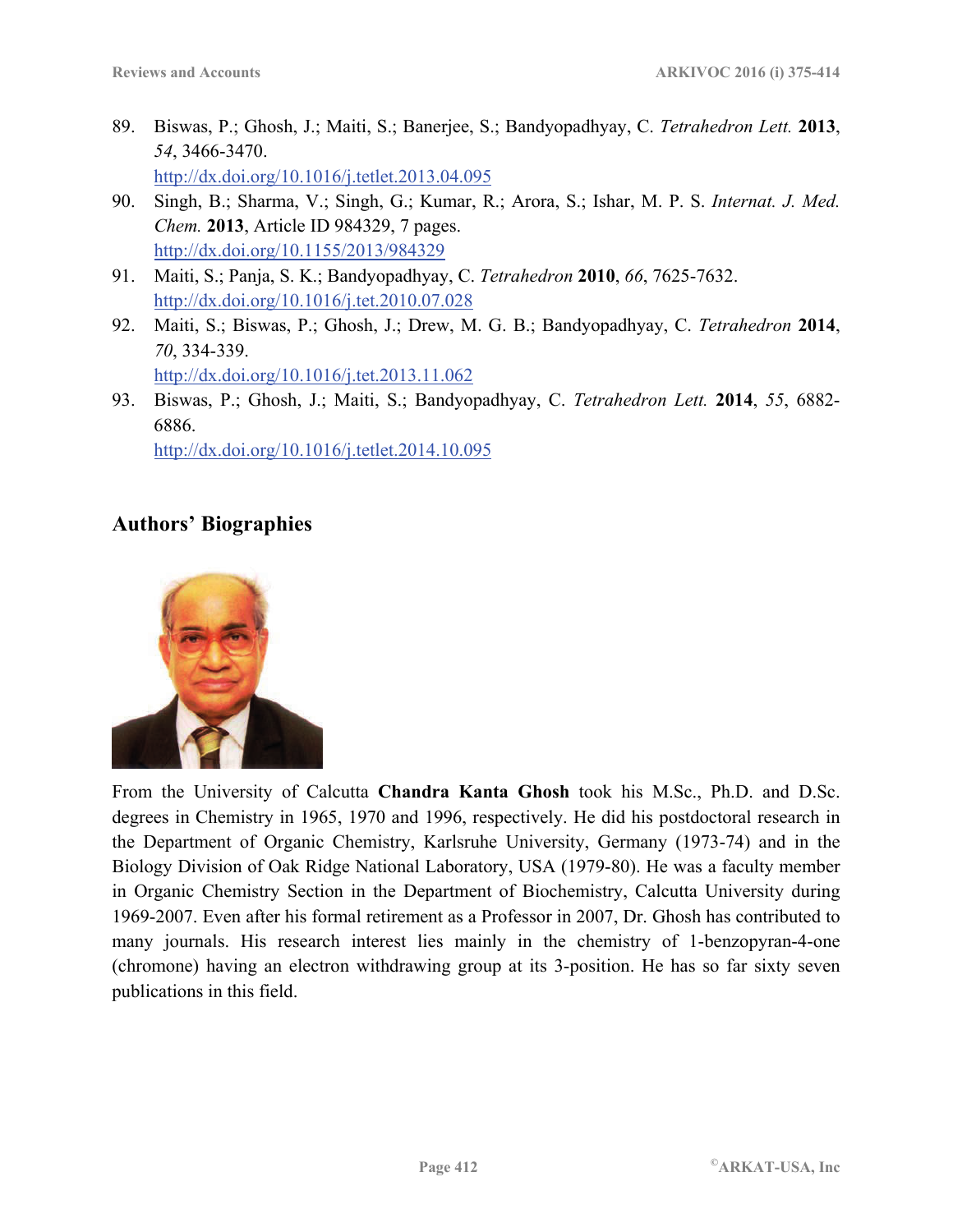![](_page_38_Picture_2.jpeg)

**Amarnath Chakraborty** received his B.Sc. and M.Sc. in Chemistry from Vidyasagar University, India in 2002 and 2004 respectively. After obtaining Ph.D. in 2011 for his work on organometallic chemistry with Professor Amitabha Sarkar in Indian Association for the Cultivation of Science (IACS), Kolkata, he moved to Radboud University, Netherlands for his postdoctoral research with Professor Jan C. M. van Hest. Then he joined the laboratory of Professor Amitabha Sarkar as a Research Associate in the Department of Organic Chemistry at IACS, Kolkata. Currently he is an Assistant Professor at the Department of Basic Sciences and Humanities in the Institute of Engineering & Management (IEM), Salt Lake, Kolkata, India. His current research interest is focused on synthetic organic and organometallic chemistry as well as the synthesis of novel heterocycles from 1-benzopyran-4-ones.

![](_page_38_Picture_4.jpeg)

**Chandrakanta Bandyopadhyay** received his B. Sc., M. Sc. and Ph. D. degrees in Chemistry from the University of Calcutta in 1978, 1980 and 1987, respectively. He worked under the supervision of Prof. C. K. Ghosh for his doctoral degree. He joined the Department of Chemistry, Ramakrishna Mission Vivekananda Centenary College, Kolkata as a junior Lecturer in the year 1984. At present he is working as the Head of that department. He did his postdoctoral research in the Department of Chemistry, Academia Sinica, Nankang, Taipei in 1991 with Prof. Ruben J. R. Hwu. His independent research interest lies on the chemistry of chromones, bichromones and bischromones, and multicomponent reactions based on chromone skeleton. He has so far fifty publications with principal authorship in this field. He has been